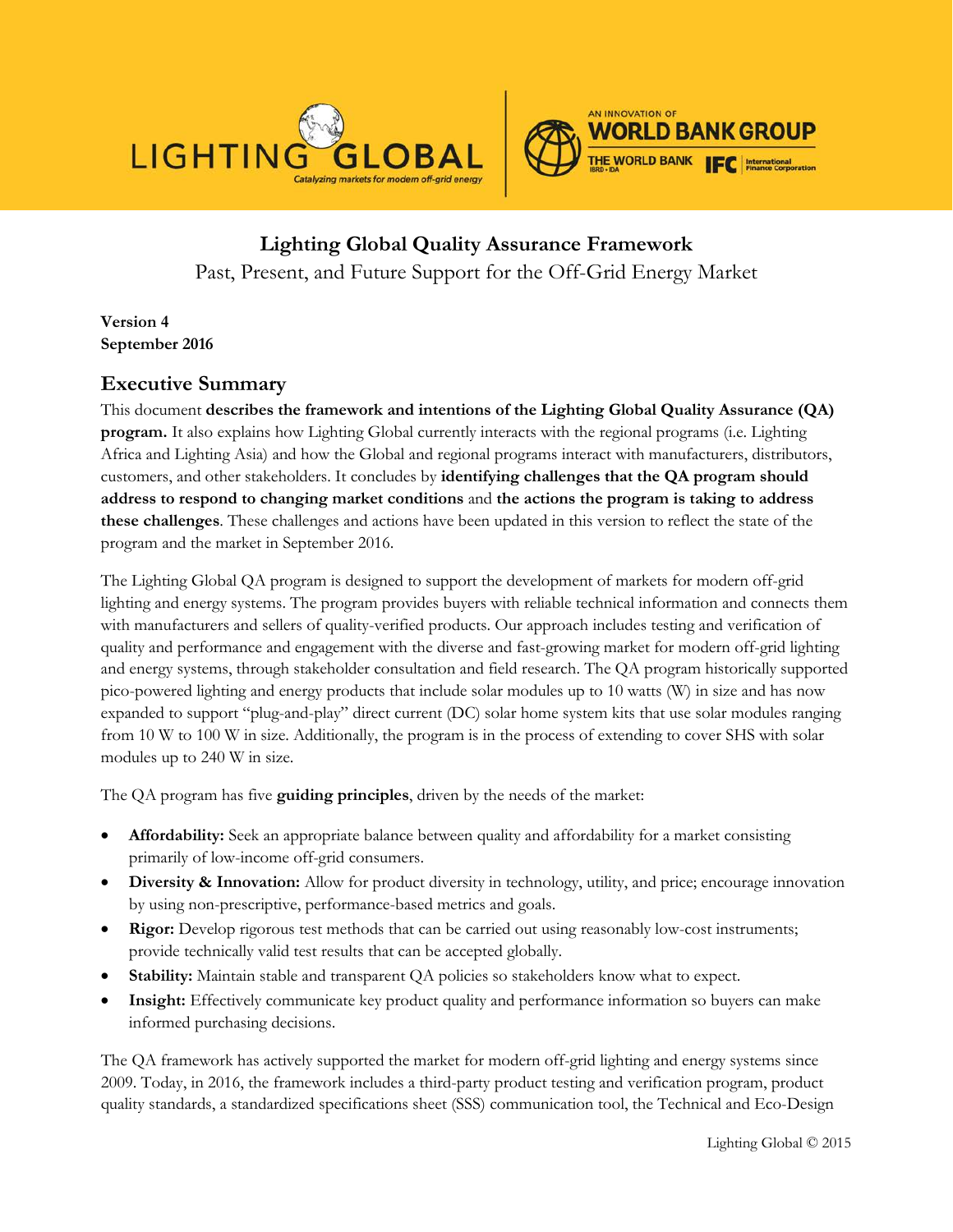Notes series, and an IEC Technical Specification (TS 62257-9-5) that helps to enable wider adoption of the framework. Additionally, the QA team has developed a set of test methods to extend support to solar home system kits up to 240 W in size. These methods are already in use by the Lighting Global program and will soon be submitted for incorporation into IEC TS 62257-9-5.

As the QA program enters its seventh year, Lighting Global continues to work on **improvements** to the framework, ensuring its continued relevance for the rapidly changing off-grid solar lighting and energy products market. Key recent activities aimed at improving the program include the following:

- **Shortening the testing process:** Lighting Global has developed a shorter method that relies on LM80 data and a 500-hour driver test to assess lumen maintenance. The lumen maintenance test has historically been the single test that required the longest time (between 1.5 to 3 months); thus providing a shorter alternative for eligible manufacturers will help to reduce the overall testing time. Lighting Global has also implemented a new, faster framework for product quality verification called the Accelerated Verification Method (AVM). This is an optional, alternative quality verification pathway for eligible manufacturers that is faster than the standard Quality Test Method (QTM) pathway, while maintaining the rigor and value of Lighting Global QA. Additionally, Lighting Global is continuing to seek opportunities to shorten the verification process to enable quality verified products to enter the market more quickly.
- **Expanding the scope:** Lighting Global has extended support to "plug-and-play" direct current (DC) solar home system kits from 10 W to 100 W in size. A further extension to SHS kits with modules up to 240 W is in process. Larger systems are increasingly a priority for the off-grid energy systems market. These systems have the capacity to support a range of appliances beyond lighting and mobile phone charging. Additionally, with the rise of pay-as-you-go (PAYG) or fee-for-service products in the market, Lighting Global has expanded the test methods to provide a simple pathway for products adding PAYG features to meet the Quality Standards.
- **Improving communication to buyers:** Lighting Global recently implemented a policy on performance reporting that requires manufacturers to display key performance information on the packaging for all quality-verified products. These reporting requirements, along with other activities, are intended to increase buyers' access to consistent and comparable information about product performance.
- **Engaging with government standards organizations:** Governments throughout Africa and Asia are beginning to adopt standards for solar lanterns and solar home system kits. Lighting Global is working with government standards bureaus to ensure that government standards are harmonized with the existing Lighting Global QA framework.
- **Addressing intellectual property ownership:** Lighting Global has implemented a policy aimed at addressing counterfeiting and other violations of intellectual property ownership. The policy requires companies to pledge that they have not (and will not) violate the intellectual property of another entity in the context of product testing agreements. Moreover, Lighting Global reserves the right to refuse to test products if they are submitted by a company that has been determined, through an appropriate court decision, to have violated the intellectual property of another organization or person. The policy also allows delisting of products that are already quality verified if a legal decision indicates an IP violation has occurred.
- **Preparing for the future:** Lighting Global is working to expand the network of commercial test laboratories, engage with key stakeholder organizations, and develop a strategy and business model to ensure effective quality assurance services are maintained on a sustainable basis beyond the end of progammatic World Bank Group funding for Lighting Global.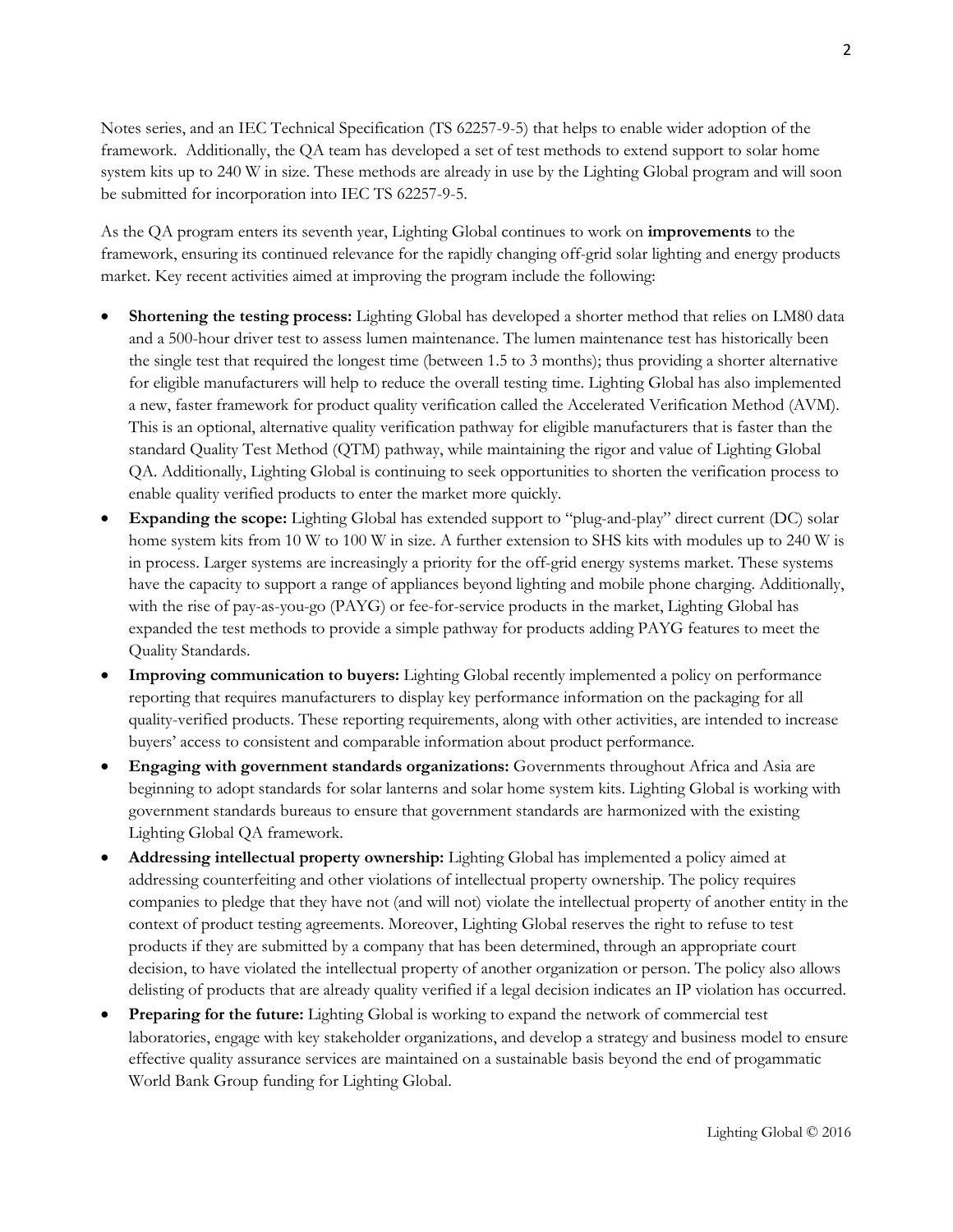# **Program History**

**Institutional Support:** The Lighting Global quality assurance (QA) program was originally developed in support of Lighting Africa, a joint program of the World Bank and the International Finance Corporation (IFC). Lighting Africa activities began in September 2007 with the aim of improving access to clean, affordable lighting in Africa. Since then, QA continues to be a collaborative effort that is executed by internal World Bank and IFC staff, external consultants, and a broad set of stakeholders who contribute to and adopt the principles of the QA framework. With the launch of the Lighting Asia/India program in 2012, the Lighting Global program was spun off from Lighting Africa to administer the common, global aspects of the Africa and Asia initiatives, including the QA program. Lighting Global is now supported through collaboration between IFC, the World Bank, and the United States Department of Energy. Lighting Global currently supports program activities in more than 15 countries through Lighting Africa, Lighting Asia, and associated country-level programs.

**Snapshot of Activity:** Since the launch of Lighting Africa, the QA programs' network of test laboratories, currently consisting of labs in the U.S., Germany, India, Kenya and China, have tested over 200 products using the full Quality Test Method, 145 of which have met the Quality Standards and received program support. Many additional product tests have been conducted using the Initial Screening Method, the Market Check Test Method, and Associate Renewal testing. This work has helped enable over 20 million units of quality-verified products to be sold in Africa, Asia and the Pacific through June 2016. In April 2013, the test methods developed by Lighting Global were published by the International Electrotechnical Commission (IEC) as IEC TS 62257-9- 5, Edition 2.0. These test methods were recently updated through IEC to Edition 3.0 in June 2016. The QA framework utilized by Lighting Global has been adopted by a number of governments and programs, including bureaus of standards in Kenya and Ethiopia and country level programs such as the Infrastructure Development Company, Ltd. (IDCOL) of Bangladesh, the Alternative Energy Promotion Centre (AEPC) of Nepal, and others. Adoption of the framework is under consideration by a number of additional governments, including Tanzania, Uganda, Pakistan, and Afghanistan. Additionally, it is anticipated that ECOWAS, which includes 15 member countries in West Africa, will adopt a quality assurance framework that is largely (but not fully) harmonized with the Lighting Global QA framework in the coming months. Lighting Africa and Lighting Global have also held two Outstanding Product Awards competitions, in 2010 and 2012. In addition to the QA activities, Lighting Global has published a series of 28 Technical and Eco-Design briefing notes, providing detailed technical and environmental insights into product components used by the off-grid lighting industry. Further, Lighting Global has conducted field research regarding product availability in the market, consumer preferences related to product performance, service and maintenance issues relevant to the off-grid lighting industry, flow of information about quality in the product supply chain, and the emergence of pay-as-you-go sales models.

# **Lighting Global QA Program Today**

Quality assurance (QA) is a key component of Lighting Global and its associated regional programs. The widespread adoption of the Lighting Global QA framework provides benefits to multiple stakeholder groups:

- **Manufacturers** can have their products tested and verified through a single framework, thereby saving time and money,
- **Supply chain actors** (wholesale distributors, retailers, bulk buyers, financial institutions, etc.) can make more informed purchasing decisions and marketing campaigns, while only needing to understand one QA framework,
- **Standards agencies** benefit from adopting an internationally recognized QA framework that gives a high degree of legitimacy and alleviates the need for new in-country testing,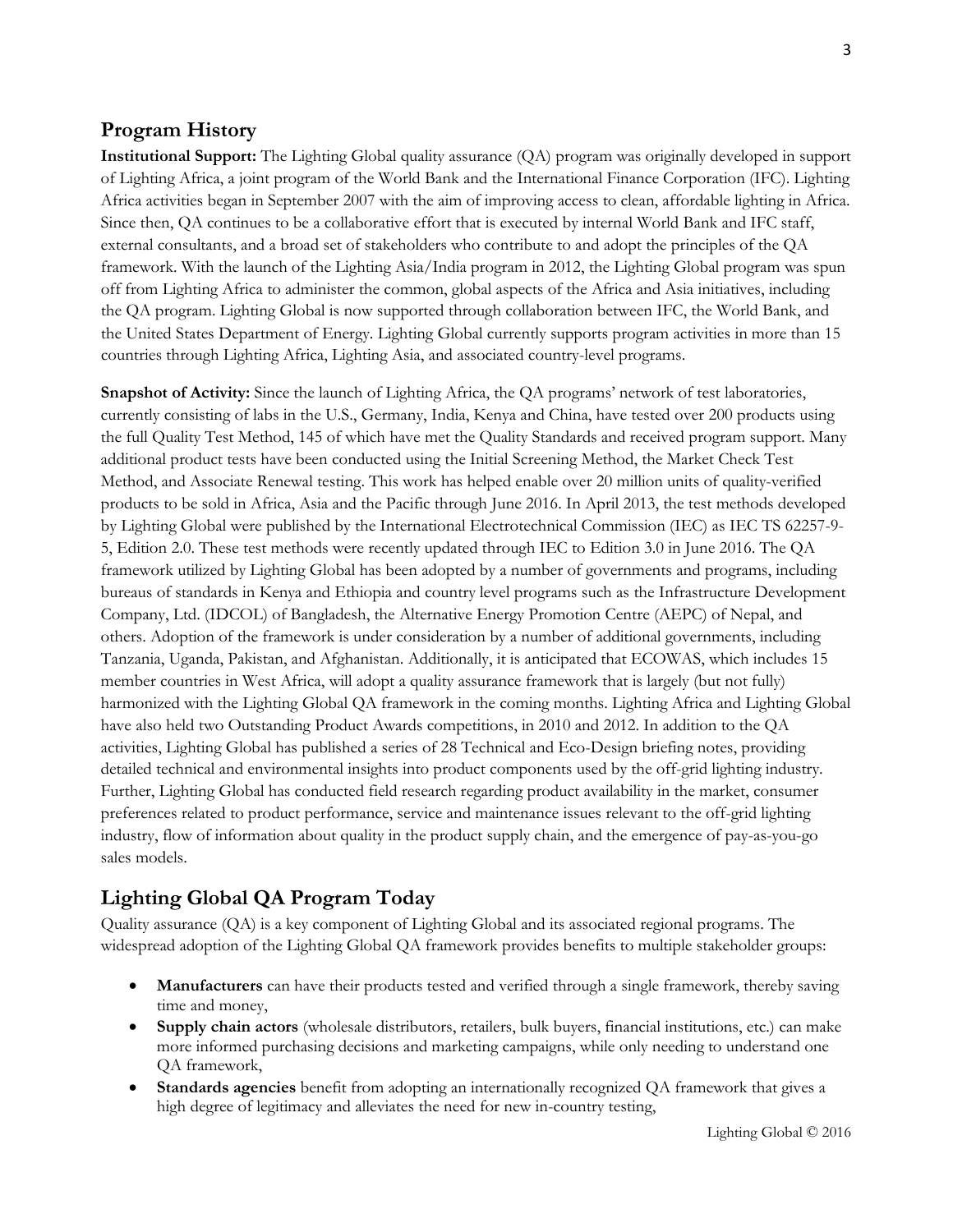• **Consumers** have access to better quality products. Additionally, consumers can benefit from lower product prices, as companies can pass savings of reduced costs for QA verification onto customers.

As shown in Figure 1, the Lighting Global QA framework consists of three key main components: test methods and quality standards; testing and verification; and communication to stakeholders. These components are described in more detail below.



**Figure 1. Structure and main components of the Lighting Global QA framework** (based on a diagram prepared by Navigant Consulting, Inc., under activities sponsored by the U.S. Department of Energy's Global LEAP initiative).

## **Test methods and quality standards**

Lighting Global has developed four test methods to meet the unique needs of stakeholders in the market for offgrid lighting products. These methods are faster and less expensive (lower personnel and equipment costs) but less thorough than other established test procedures for lighting products. The test methods, summarized in Table 1, assess the performance of individual components such as the LED, battery, and PV module, as well as system-level metrics such as run time, physical ingress and water protection, and durability.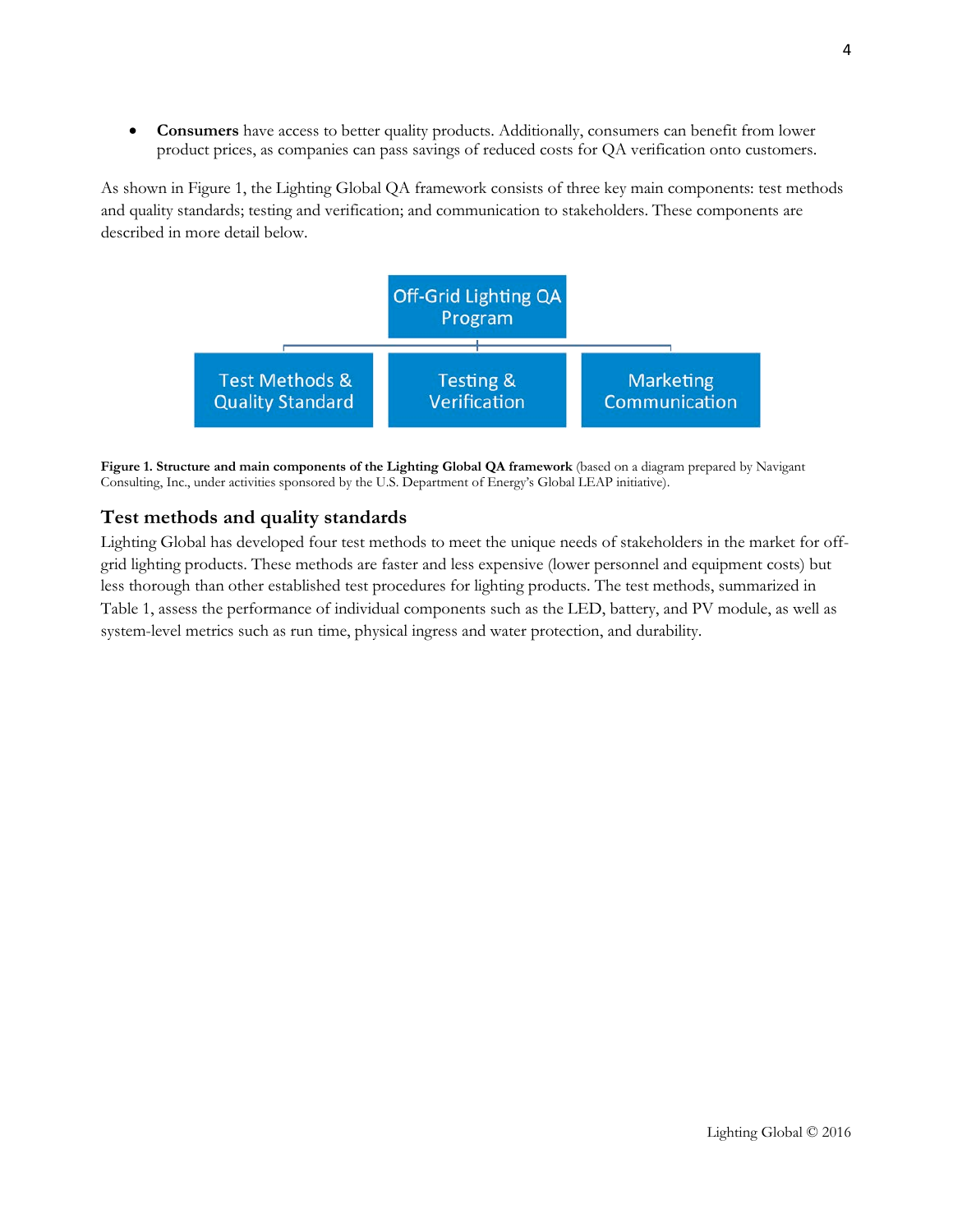|                     | <b>Sampling</b>                                   | Randomly selected from warehouse or<br>marketplace                                                                                                                                                                                                                                                                                                                                                                                                                                                                                                                                                                                                                         |
|---------------------|---------------------------------------------------|----------------------------------------------------------------------------------------------------------------------------------------------------------------------------------------------------------------------------------------------------------------------------------------------------------------------------------------------------------------------------------------------------------------------------------------------------------------------------------------------------------------------------------------------------------------------------------------------------------------------------------------------------------------------------|
| Component Tests     | <b>Photometrics</b>                               | Luminous flux (lumens-total light output)<br>$\bullet$<br>Standardized distribution (illuminance)                                                                                                                                                                                                                                                                                                                                                                                                                                                                                                                                                                          |
|                     | <b>Battery &amp;</b><br><b>Charge Control</b>     | <b>Battery capacity (amp-hours)</b><br>Protection (voltage cut-offs and durability)                                                                                                                                                                                                                                                                                                                                                                                                                                                                                                                                                                                        |
|                     | <b>Solar Module</b>                               | Power output (watts)<br>Current-voltage characteristics (I-V curve)                                                                                                                                                                                                                                                                                                                                                                                                                                                                                                                                                                                                        |
| <b>System Tests</b> | <b>Full-Battery Run Time</b>                      | Measured using standardized cycle (hours of<br>operation)                                                                                                                                                                                                                                                                                                                                                                                                                                                                                                                                                                                                                  |
|                     | <b>Solar-Charge Run Time</b>                      | Modelled estimate (daily hours of operation<br>$\bullet$<br>after solar charging)                                                                                                                                                                                                                                                                                                                                                                                                                                                                                                                                                                                          |
|                     | <b>Energy Service</b><br><b>Calculations</b>      | Modelled estimate (daily energy and hours of<br>operation for systems with appliances)                                                                                                                                                                                                                                                                                                                                                                                                                                                                                                                                                                                     |
|                     | <b>Physical Ingress &amp; Water</b><br>Protection | Incorporates enclosure (IP class) and system-<br>level protection (coatings, etc.)                                                                                                                                                                                                                                                                                                                                                                                                                                                                                                                                                                                         |
|                     | <b>Ports and Protection</b><br><b>Tests</b>       | Evaluates the function, safety and efficiency of<br>$\bullet$<br>ports in the system and ensures the product<br>has adequate overcurrent protection<br>(currently required for SHS kits, but may soon<br>apply to pico-products with ports as well)                                                                                                                                                                                                                                                                                                                                                                                                                        |
|                     | <b>Durability</b>                                 | Drop test from one meter (pass/fail)<br>Switch and connector durability<br>Internal wiring and solder inspection<br>Lumen maintenance<br>Battery capacity loss after storage<br>$\bullet$                                                                                                                                                                                                                                                                                                                                                                                                                                                                                  |
|                     |                                                   | The QA framework and test methods for pico-products (products with solar modules smaller than<br>approximately 10 Wp) have been institutionalized through, and are now based on, IEC TS 62257-9-5, Edition<br>3.0, a Technical Specification published by the International Electrotechnical Commission (IEC). Publication of<br>this document through IEC provides a common framework that can be used to enable widespread adoption of a<br>harmonized quality assurance approach. The document was published in a way that enables revision on a<br>reasonably frequent basis (i.e., every one to three years). This was done to help ensure that the quality assurance |

**Table 1. Summary of key tests used by the Lighting Global QA Program.**

Lighting Global © 2016 The QA framework and test methods for pico-products (products with solar modules smaller than approximately 10 Wp) have been institutionalized through, and are now based on, IEC TS 62257-9-5, Edition 3.0, a Technical Specification published by the International Electrotechnical Commission (IEC). Publication of this document through IEC provides a common framework that can be used to enable widespread adoption of a harmonized quality assurance approach. The document was published in a way that enables revision on a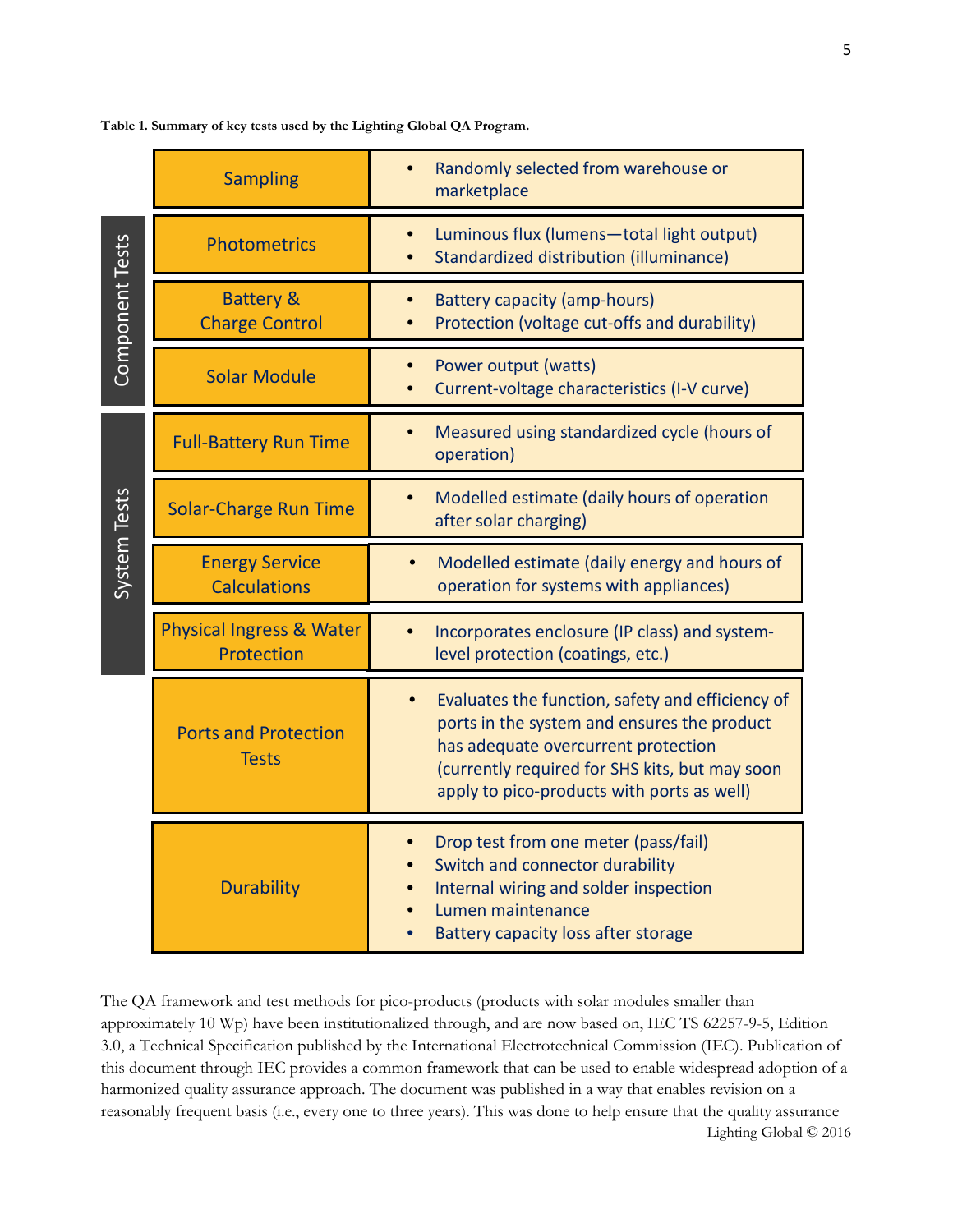framework and test methods can be updated to meet the needs of a rapidly changing market. The methods for solar home system kits will likely be incorporated in IEC TS 62257-9-5, Ed. 4.0 in 2017.

Lighting Global currently uses six test approaches, all of which are described in IEC TS 62257-9-5 and the Lighting Global Quality Assurance Protocols for Solar Home System (SHS) Kits:

- The **Quality Test Method (QTM)** is the flagship method for Lighting Global. The results are used to verify if products meet the Lighting Global Quality Standards, to verify manufacturers' claims, and to provide input information for the Standardized Specification Sheets that are published through the Lighting Global website. Having a quality-verified product is a pre-condition for manufacturers that wish to achieve Associate Status with the Lighting Global, Lighting Africa, and Lighting Asia programs.
	- 18 product units are randomly selected from a warehouse at the product's assembly location or in the commercial market. (For SHS kit products, 16 product units are selected).
	- o A sample size of 6 is used for most tests; Lighting Global aims to provide results from these tests in approximately 4 months from the time that samples arrive at the test laboratory. (For SHS kit products, a sample size of 4 is used).
- **Renewal testing** is required after two years for products that meet the Lighting Global Quality Standards. If the product's design has not changed, it can be renewed using an abbreviated version of the QTM test that uses a smaller sample size. Most of the test procedures used are identical to QTM testing, except that the lumen maintenance test is shortened to 500 hours (from 2000 hours).
	- o 6 product units are randomly selected from a warehouse at the product's assembly location or in the commercial markets.
	- o A sample size of 2 is used for most tests; the target timeline for completing tests and delivering reports is 2 months from the time that the samples arrive at the test laboratory.
- The **Initial Screening Method (ISM)** is an abbreviated version of the QTM that is designed to provide a lower cost and faster turnaround than QTM testing. The ISM provides rapid feedback about emerging products for manufacturers, distributors, government agents, and NGOs and offers a low-cost assessment of a new product's likelihood of passing the full QTM. This screening can also assist companies with ongoing product research and development. The ISM is not designed as an end in itself.
	- o 3 or 4 product units are selected by companies themselves and are provided for screening.
	- o A sample size of 1 is used for each test; Lighting Global aims to provide results from these tests in approximately 6 weeks from the time that the samples arrive at the test laboratory.
- The **Market Check Method (MCM)** uses test methods that are very similar to the ISM, but samples are obtained from the retail market and the sample size for each test can range from 1 to 6 depending on the objective of the test. This test is used to confirm whether quality-verified products (i.e. products that have met the Lighting Global Quality Standards according to QTM testing) continue to provide the same level of performance over the two-year validity of the test results.
- The **Accelerated Verification Method (AVM)** is an optional, alternative quality verification pathway to the QTM that is designed to reduce the initial testing time from about four months to approximately eight to ten weeks. Time savings come from (i) reducing the number of samples required for testing from 18 to 6, (ii) shortening the period for lumen maintenance testing, and (iii) eliminating third-party sampling. The AVM uses a two-stage testing process to enable eligible products to enter the market faster. Products must first be tested using an ISM with a sample size of 2 to verify if products meet the Lighting Global Quality Standards and qualify for program support. Within six months of the product entering the market, the product is then randomly sampled (either from the warehouse or directly from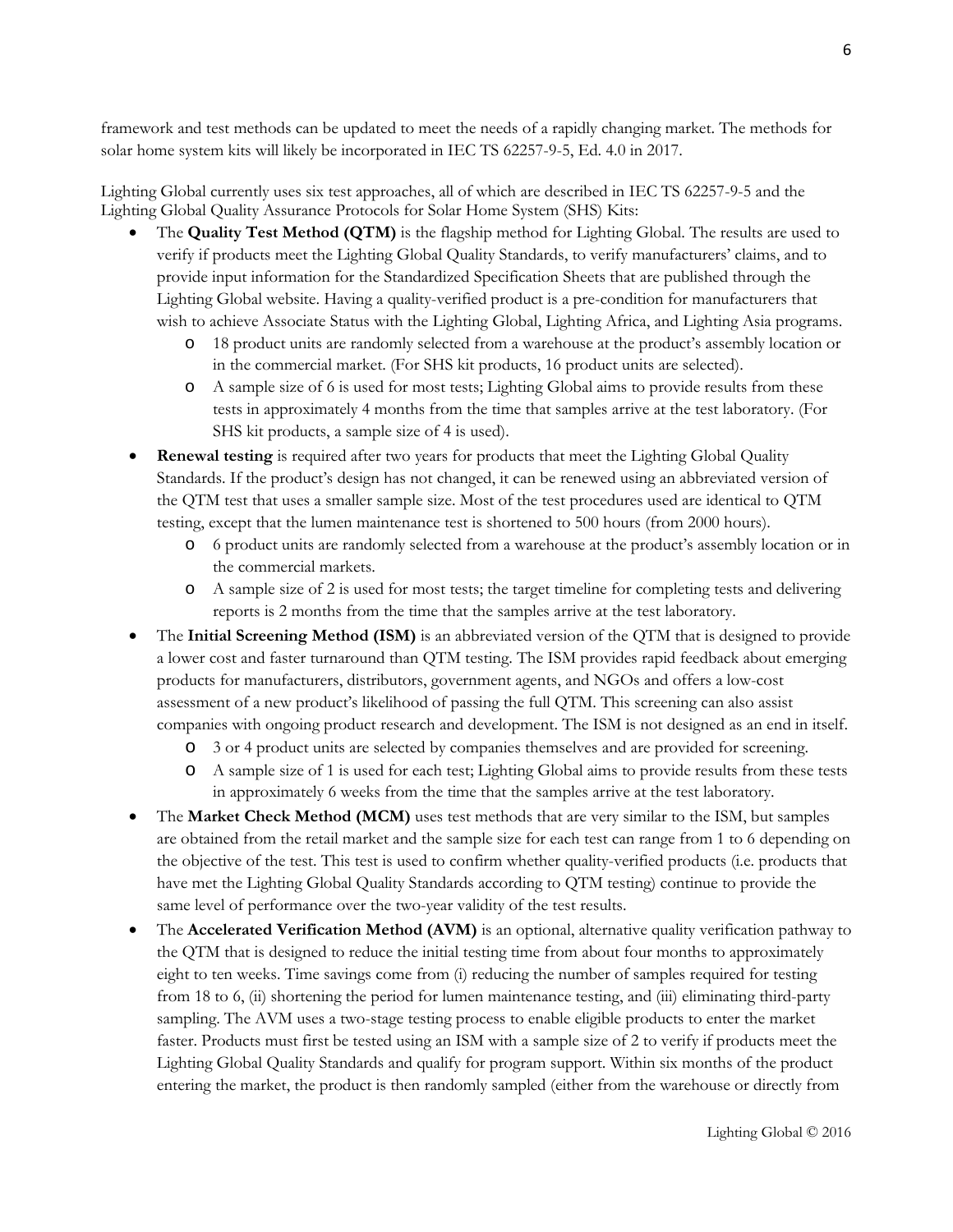the market) and assessed using a full QTM test. The time savings from the AVM are possible due to the three main elements of the AVM:

- o Eligibility based on the manufacturer's strong history of success with the Lighting Global QA program.
- o Expedited verification entry testing.
- o Strong incentives for compliance through mandatory follow-up QTM tests and penalties for poor QTM or market check test results.
- A sixth test method, called the **Pay-as-you-go (PAYG) Method** has been developed by the Lighting Global team and is in the process of being incorporated into IEC TS 62257-9-5. This method offers targeted testing of fee-for-service or PAYG-enabled versions of products that previously qualified for market entry or market support programs through the process of QTM or AVM testing. The evaluation of the PAYG aspects of the products is limited by design, and the PAYG specific tests can generally be completed in about one week. Targeted testing is conducted on two samples provided by the manufacturer and consists of the following tests:
	- o Visual inspection, including internal assessment,
	- o Durability testing on any aspects that may have been impacted by the addition of the PAYG option (e.g., new ports or changes to the existing casing),
	- o An estimate of the parasitic consumption or additional standby loss due to the addition of the PAYG option,
	- o Submission of manufacturer declaration indicating that the performance of the PAYG enabled version is equivalent to that of the previously tested non-PAYG product,
	- o In cases where PAYG-enabled versions of products are similar, but not identical to the previously-tested non-PAYG version, only those aspects which differ need to be tested, rather than requiring full testing of the entire product.

Products must meet the **Quality Standards** to be eligible for services from Lighting Global and the associated regional programs. As of September 2016, the following requirements constitute the core of the Lighting Global Quality Standards for pico-products:

- **Truth-in-advertising:** accurate consumer-facing labeling (e.g., rated run time, light output, battery capacity, PV power)
- **Lumen maintenance:** after 2,000 hours, the product's light output must not drop below 85% of the initial value (alternatively, products may meet this requirement by achieving 95% of the initial light output after 1,000 hours)
- **Battery:** must be durable and adequately protected
- **Health and Safety:** batteries may not contain mercury or cadmium; products are safe
- **Durability and quality:** products are designed and manufactured to avoid early failure
- **Warranty:** products have a consumer-facing warranty with at least one year of coverage
- **Performance Information:** Product packaging reports run time and brightness along with a note about the impact of mobile phone charging

The Quality Standards for SHS kits are similar, but they include additional requirements regarding the voltage range of the ports, length of the warranty, and information that must be included in the user manual.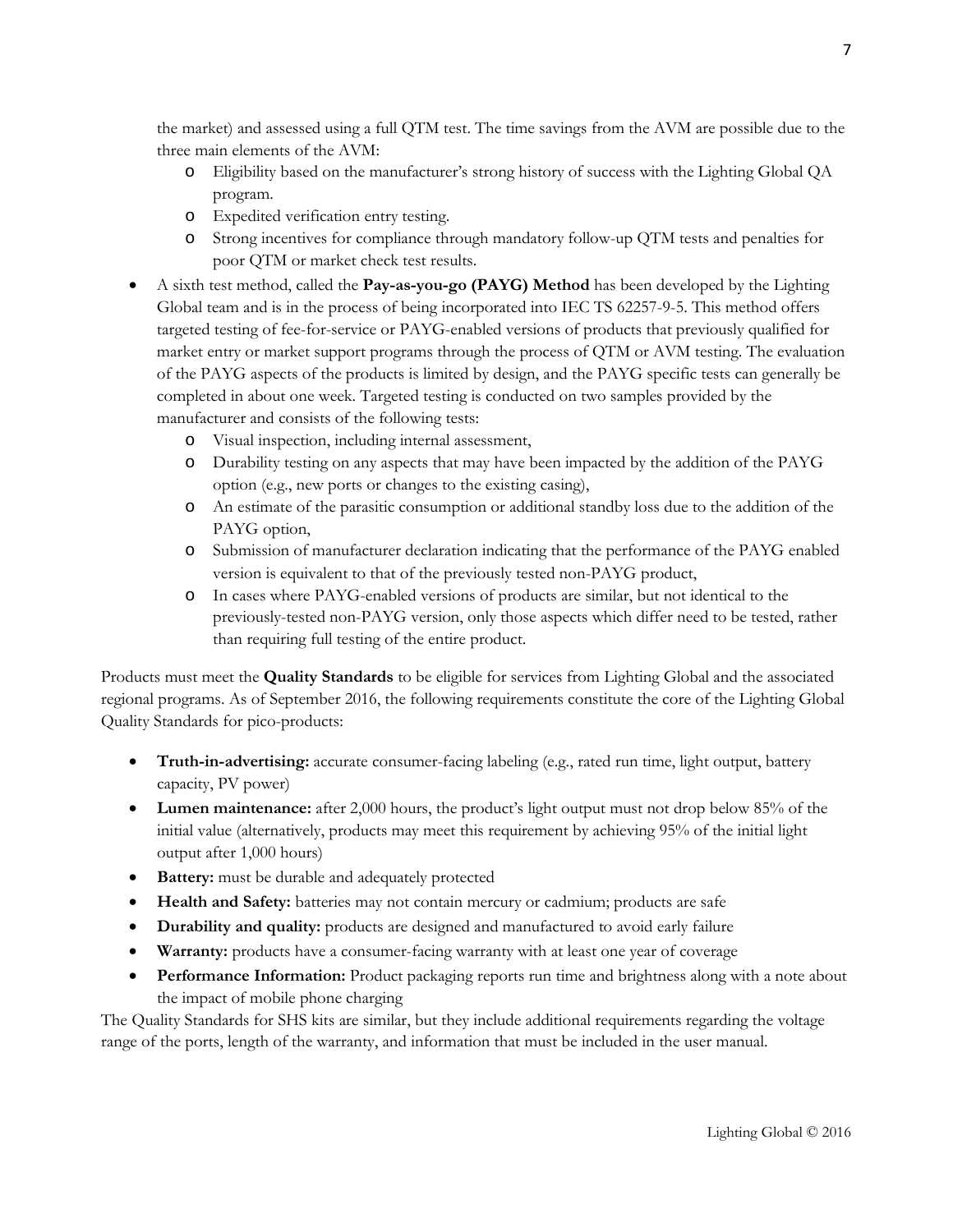## **Testing and verification**

The testing and verification activities carried out by Lighting Global are based on the test methods described above. Tests are currently conducted at six independent test laboratories, with additional labs in the process of being added to the network (Table 2). To conduct QTM and Renewal tests of pico-solar products, test laboratories must be ISO 17025 accredited to conduct tests according to IEC TS 62257-9-5.

| Table 2. Test labs in Lighting Global network            |                                            |  |  |  |
|----------------------------------------------------------|--------------------------------------------|--|--|--|
| <b>Test Lab and Location</b>                             | <b>Approved Tests and Roles</b>            |  |  |  |
| <b>Schatz Energy Research Center (SERC)</b>              | *Conduct QTM, Renewal, ISM, and MCM        |  |  |  |
| Arcata, California, USA                                  | tests for pico-solar products and SHS kits |  |  |  |
|                                                          | *Manage test lab network                   |  |  |  |
|                                                          | *Train new labs                            |  |  |  |
|                                                          | *Coordinate development of test            |  |  |  |
|                                                          | methods/updates to IEC specification       |  |  |  |
| Fraunhofer Institute of Solar Energy (FISE)              | *Conduct tests on SHS kits                 |  |  |  |
| Freiburg, Germany                                        | *Train new labs                            |  |  |  |
|                                                          | *Aid in development of test                |  |  |  |
|                                                          | methods/updates to IEC specification       |  |  |  |
| Shenzhen Academy of Metrology and Quality Inspection     | *Conduct QTM, Renewal, and ISM tests       |  |  |  |
| (SMQ), Shenzhen, China                                   | for pico-solar products and SHS kits       |  |  |  |
| University of Nairobi Lighting Laboratory                | *Conduct ISM and MCM tests for pico-       |  |  |  |
| Nairobi, Kenya                                           | solar products                             |  |  |  |
| The Energy and Resources Institute (TERI)                | *Conduct ISM and MCM tests for pico-       |  |  |  |
| New Delhi, India                                         | solar products                             |  |  |  |
|                                                          | *Plan to conduct QTM tests for pico-solar  |  |  |  |
|                                                          | products                                   |  |  |  |
| <b>Ethiopian Conformity Assessment Enterprise (ECAE)</b> | *Soon will conduct ISM and MCM tests for   |  |  |  |
|                                                          | pico-solar products                        |  |  |  |
| <b>Intertek Hong Kong</b>                                | *Soon will conduct QTM, Renewal, and       |  |  |  |
| Hong Kong, China                                         | ISM tests for pico-solar products          |  |  |  |
|                                                          |                                            |  |  |  |
| <b>TUV-SUD</b>                                           | *We anticipate that they will conduct QTM, |  |  |  |
| Shenzhen, China                                          | Renewal, and ISM tests for pico-solar      |  |  |  |
|                                                          | products starting in 2017                  |  |  |  |

NOTE: The Lighting Research Center in Troy, New York, USA and the Fraunhofer Institute for Solar Energy Systems in Freiburg, Germany conducted valid QTM, ISM and MCM testing for Lighting Global between 2009 and 2015.

Figure 2 illustrates how the QTM and ISM tests are used when a company wishes to test a new product. The manufacturer has the option of either testing their product initially using the lower-cost ISM testing or forgoing the ISM entirely and testing their product with the full QTM testing. Eligible companies may also opt to test their products using AVM testing instead of QTM testing. If the QTM or AVM testing shows that the product meets the Quality Standards, the product receives a Standardized Specification Sheet (SSS) and is listed on the Lighting Global website as a quality-verified product.

Regardless of whether the product meets the Quality Standards or not, the manufacturer receives a detailed test report with qualitative and quantitative test results and feedback on how the product could be improved. If the product does not meet the Quality Standards, Lighting Global will work with the manufacturer to resolve the issue. Depending on the nature of the failure, this process may be as simple as changing product labeling and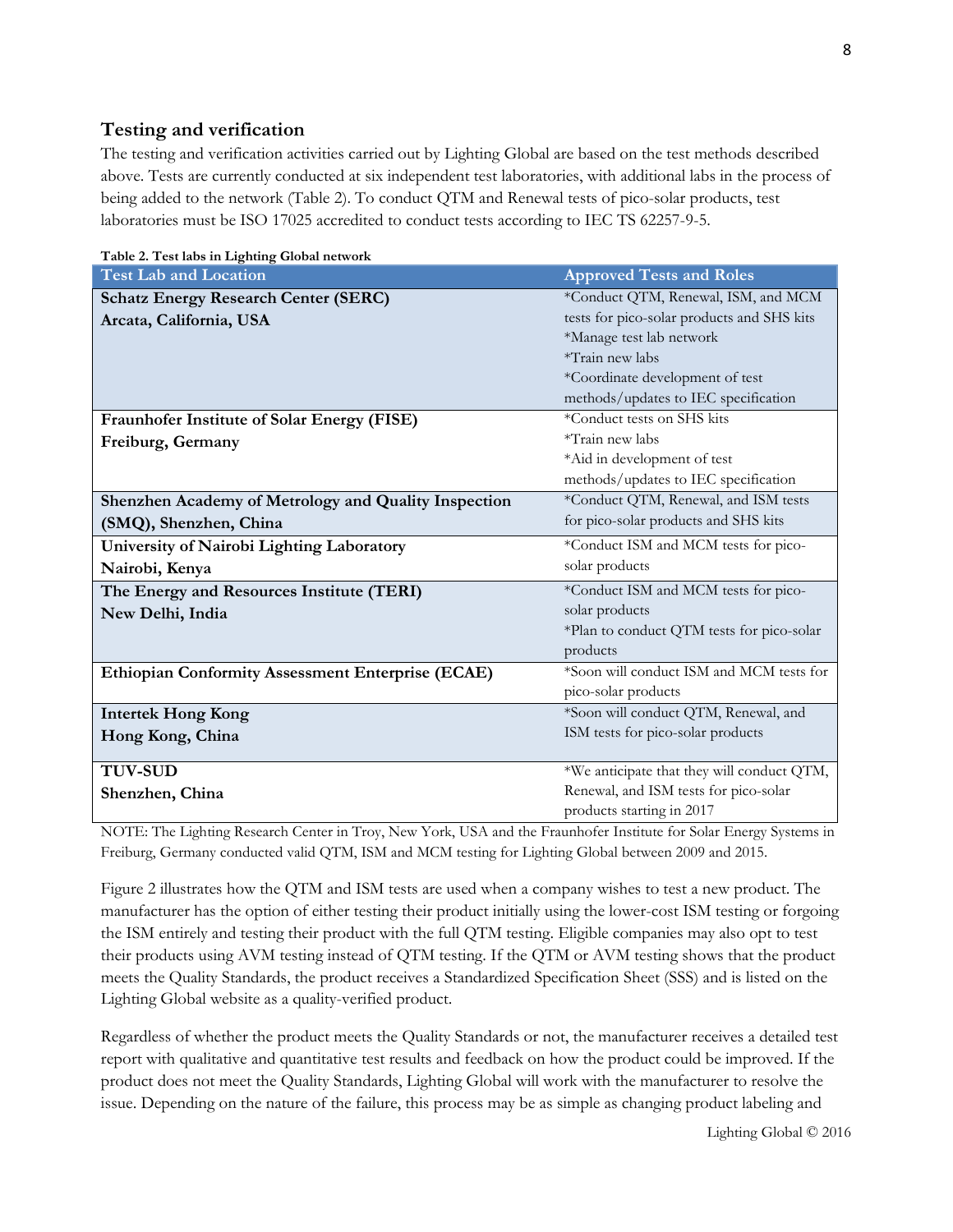advertising materials. If technical design changes are necessary, depending on the extent of the changes, the manufacturer may be able to resubmit their product for partial re-testing at a lesser cost than full QTM testing. In some cases, depending on the nature of the design changes, full re-testing may be required.



# **Manufacturers: Program Qualification and Entry**

**Figure 2. Process for manufacturer engagement and new product testing for pico-products. The same processes will apply for SHS kit products, although the initial screening would be conducted with 4 samples and the full testing would be conducted with 16 samples for a sample size of four.**

Once a manufacturer has at least one product that meets the Quality Standards, they may apply to become a program Associate. Associates are eligible for business development services and outreach campaigns conducted by country programs associated with Lighting Africa and Lighting Asia. To become an Associate, the company must pass an integrity due diligence screening conducted by IFC. Associate services are determined by the regional/country programs and are tailored to the specific needs of local markets.[1](#page-8-0) These services may include:

## **Marketing**

• Associate companies profiles are featured in the Associates Section on the Lighting Global website and, with upcoming website revisions, products will be highlighted in the Products Section.

<span id="page-8-0"></span> $1$  Lighting Africa and Lighting Asia country programs may charge fees to Associates in exchange for country or regionspecific business support services.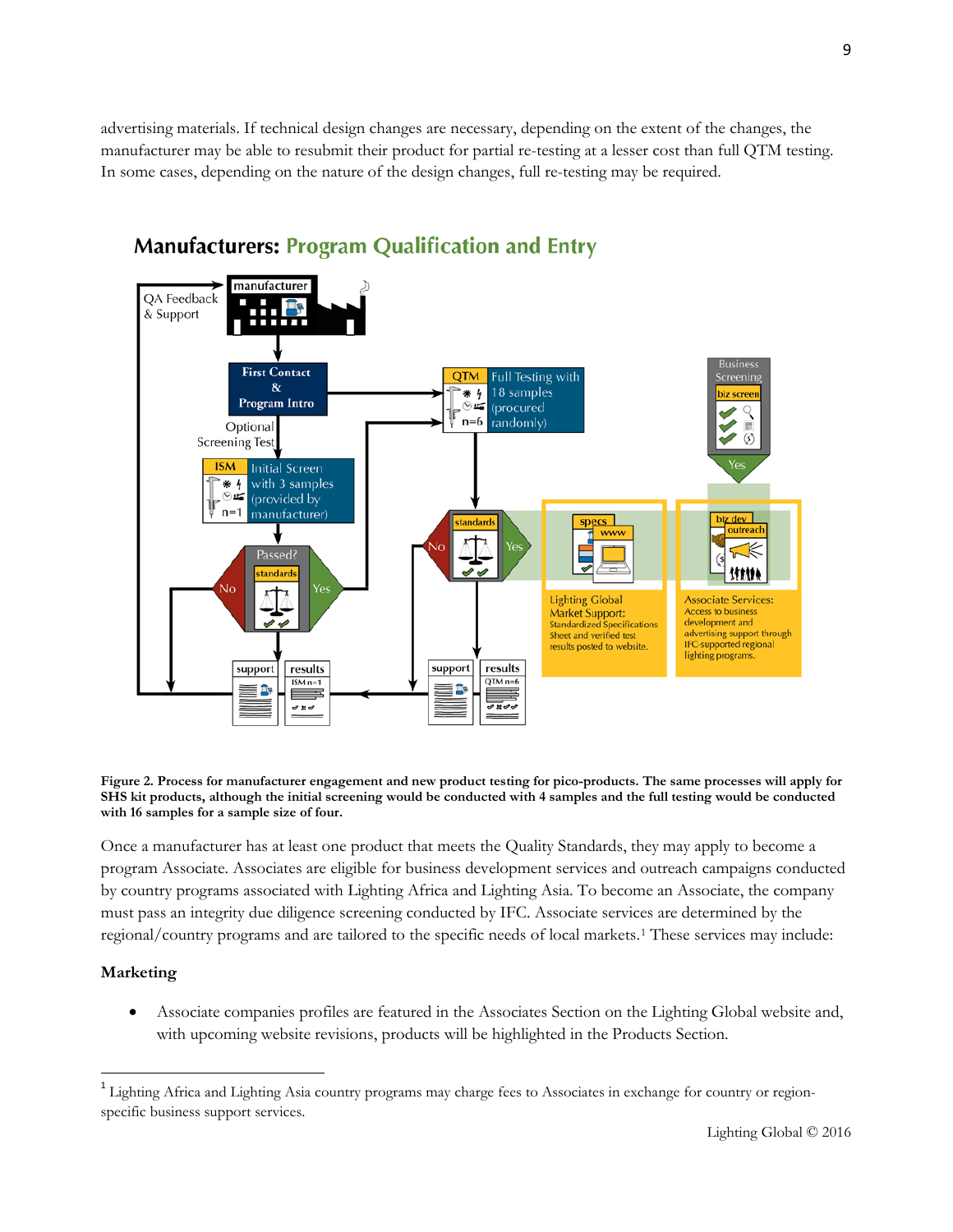• Associate products may be featured in the scrolling banner on Lighting Global, Lighting Africa and Lighting Asia websites and their "development impact stories" are featured in the newsletter and other program publications such as reports.

#### **Business development services**

- Advance access to publications regarding industry trends and market opportunities.
- Guidance on product development based on market, consumer and technical reports.
- Guidance on product lifecycle, recycling and other sustainability issues facing the industry.
- Account management, including regular meetings to discuss business strategy, market developments and emerging business opportunities.
- After-sales service & maintenance training provided for wholesalers and retailers.

#### **Business linkages**

- Invitation to trade fairs, exhibitions, conferences, seminars and awards.
- Notification of opportunities for grants, investment and loans.
- Introduction of Associate quality verified products to bulk buyers.
- Business-to-business matchmaking with distributors, and other stakeholders along the supply chain.

#### **Consumer Education**

- Invitation to participate in country-based consumer awareness campaigns and regional marketing programs (e.g. road shows, forums, exhibitions etc.) to increase product awareness and sales.
- These campaigns may also include substantial above-the-line media coverage featuring quality-assured products offered in tandem with Associates own marketing efforts.
- Access to negotiated media discounts for advertising related to the consumer education activity.

#### **Market Intelligence**

- Reporting on country level product sales performance / market share.
- Access to distribution, marketing and sales reports.
- Country level information on ease of doing business and market potential.

#### **Access to Finance facilitation**

- Working capital and credit lines developed for manufacturers, importers and distributors.
- Introduction of the Associate to microfinance institutions to facilitate financing options at a consumer level.
- Introduction of the Associate's distribution partners to local financial institutions.

Figure 3 illustrates how a manufacturer maintains their products' quality-verified status. Periodically, without notice to the manufacturer, each product may undergo market check testing, in which samples are procured from local retail markets and tested using the Market Check Method. The test results are compared to the product's advertising materials and the Lighting Global SSS; any discrepancies result in a re-test with a sample size of six per test to confirm the problem (or a sample size of four in the case of SHS products). The cost of secondary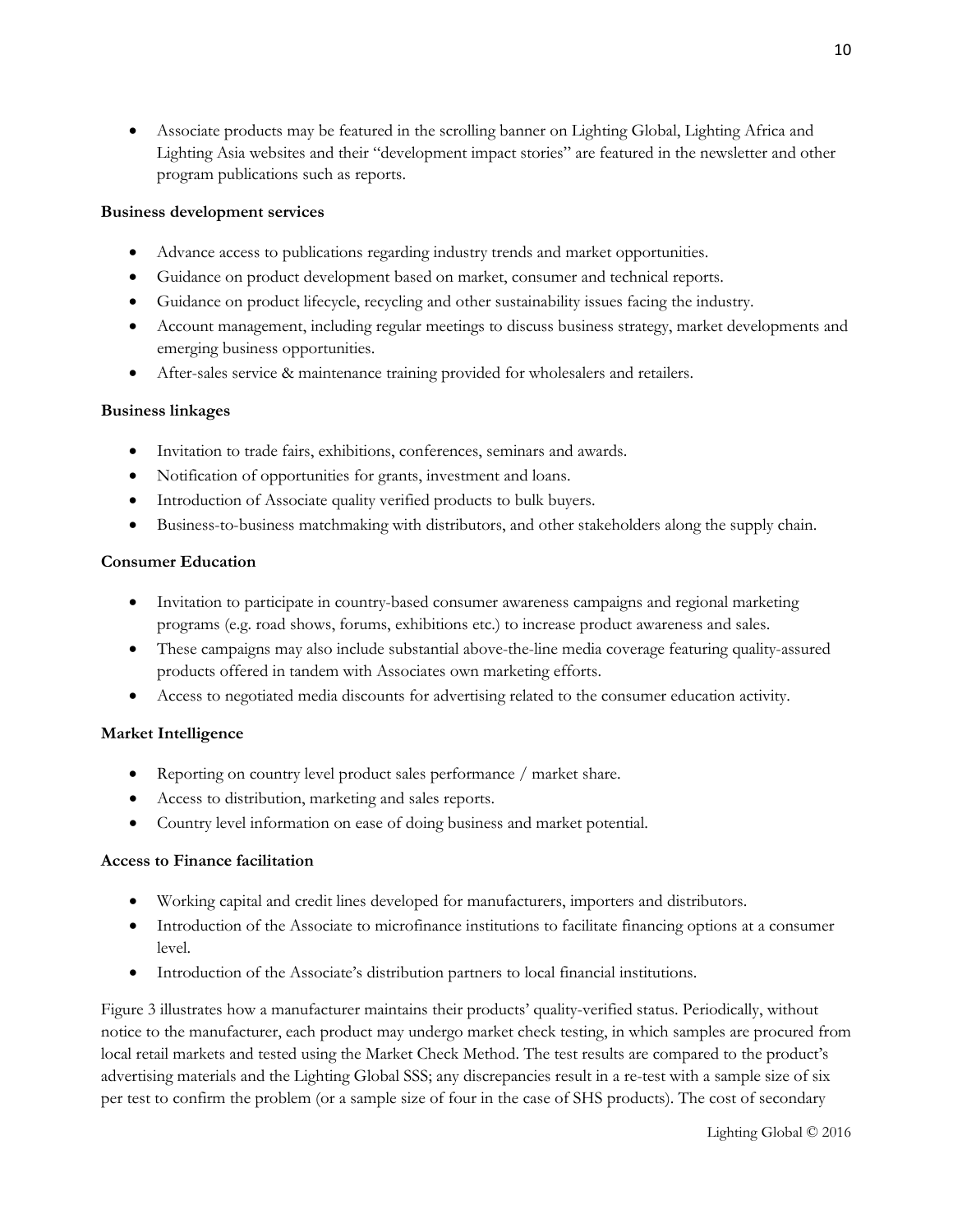market check testing (i.e. the re-test) must be borne by the manufacturer. The samples for re-testing may be obtained from the retail market or random warehouse sampling at the discretion of the Lighting Global program. For products quality-verified through the proposed AVM testing, a follow-up QTM test of each product is guaranteed within six months of the product being launched in the market.

If a manufacturer wishes to maintain the quality-verified status of its product after two years, re-testing with randomly selected products is required. If the product under consideration for renewal is identical to the original product (i.e. no significant design changes have been made), then a renewal test with a sample size of two may be used (at least six units of the product are required to complete this testing). However, if significant changes have been made to the design, full QTM testing of any aspects that have changed is required. In any case, if re-testing shows that the product no longer meets the Quality Standards, the product loses its quality-verified status.



# **QA Flowchart: Maintaining Status**

**Figure 3. Process for maintaining product status, including Market Check Testing and re-testing due to expiration of results of pico-products. The same framework will apply for SHS products, though the number of samples required for Market Check Testing and Renewal testing will increase slightly due to the increased number of potentially destructive tests, and the full QTM testing would be conducted with 16 samples for a sample size of four.**

## **Communication**

The Standardized Specifications Sheet (SSS) is a key tool used to communicate the results of product testing. The SSS summarizes the Quality Test Method (QTM) or Accelerated Verification Method (AVM) results for a product in an easy-to-read format and allows comparisons between products from different manufacturers. Participating manufacturers can use the SSS to provide verified performance data to potential buyers. For distributors, bulk-purchasers, and retail vendors, the SSS offer a trusted resource for performance verification.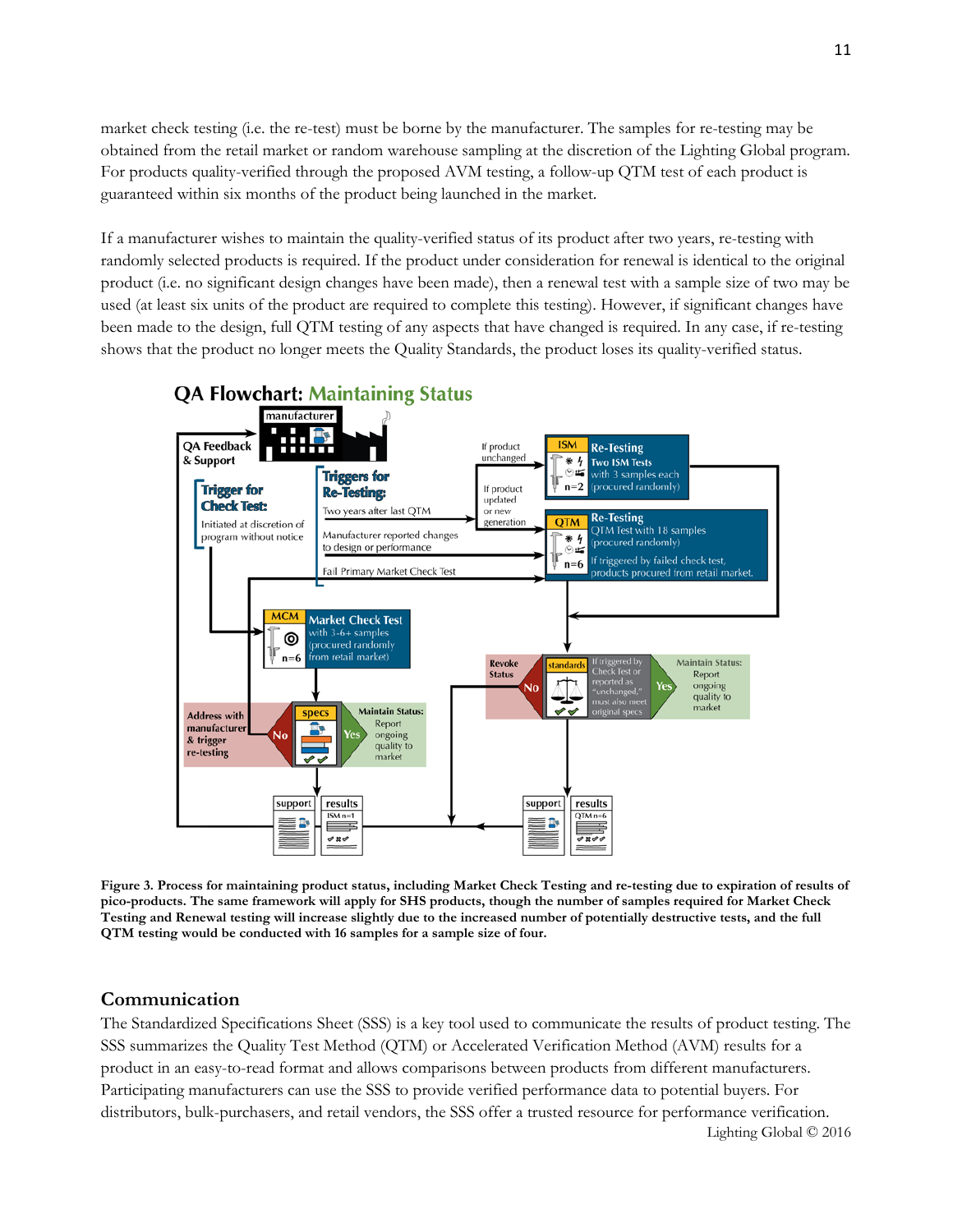As part of the SSS implementation process, Lighting Global has conducted awareness campaigns and informed users and distributors about this means of quality verification.

Only products that have met the Lighting Global Quality Standards and have valid test results receive a SSS. In addition, products that have met the Quality Standards receive a Lighting Global Verification Letter that includes a type approval statement; this document can be used as proof that a product meets the Quality Standards. The SSS and Verification Letters are posted to the Lighting Global website, and users are encouraged to use the website to verify the authenticity of these documents. In addition to the Lighting Global website, the regional programs maintain websites with information about region-specific market interventions to overcome barriers within the off-grid lighting market (e.g., consumer awareness campaigns, workshops for microfinance and finance institutions, and market intelligence reports). Table 3 lists the methods that are used by Lighting Global and the regional programs to communicate with stakeholders.

| Stakeholder                                        | <b>Communications method</b>                        |  |
|----------------------------------------------------|-----------------------------------------------------|--|
|                                                    |                                                     |  |
| Consumers                                          | Advertising campaigns and consumer education        |  |
|                                                    | conducted by regional programs; SSS and website     |  |
|                                                    | in cases where consumers have access                |  |
| Manufacturers                                      | Test reports, SSS, direct outreach by personnel     |  |
|                                                    | associated with the Lighting Global and regional    |  |
|                                                    | programs                                            |  |
| Distributors, finance and microfinance, retailers, | SSS, website, direct outreach by personnel          |  |
| bulk purchasers, NGOs                              | associated with the Lighting Global and regional    |  |
|                                                    | programs                                            |  |
| Governments (e.g., customs officials)              | Verification Letters, SSS, website, direct outreach |  |
|                                                    | by personnel associated with the Lighting Global    |  |
|                                                    | and regional programs                               |  |

**Table 3. Summary of methods used by Lighting Global and regional programs to communicate with key stakeholders.**

# **The Future of Global Quality Assurance**

The Lighting Global QA framework is designed to balance stability with change. Stable test methods, processes, and thresholds for quality are important for maintaining clarity and relevance, both for those who offer products to the market and the buyers and institutions that need trusted information on quality and performance to drive investment and support decisions. However, as the market (quickly) grows and evolves, the Lighting Global QA framework continues to change as well. The process for updating the framework is based on stakeholder feedback, new information from end-users and supply chain actors, and careful analysis of technology trends in the context of our growing database of test results.

In on-going assessments, Lighting Global has identified several key challenges associated with adapting and scaling the Lighting Global QA program during the coming years as the program continues to transition from a small scale effort that matches the needs of the early market to a larger program that involves increased testing volumes and engagement with greater numbers of people and institutions who rely on timely and trusted information from the program. To date, some measures have been taken to address key challenges that were identified, while other measures are under development.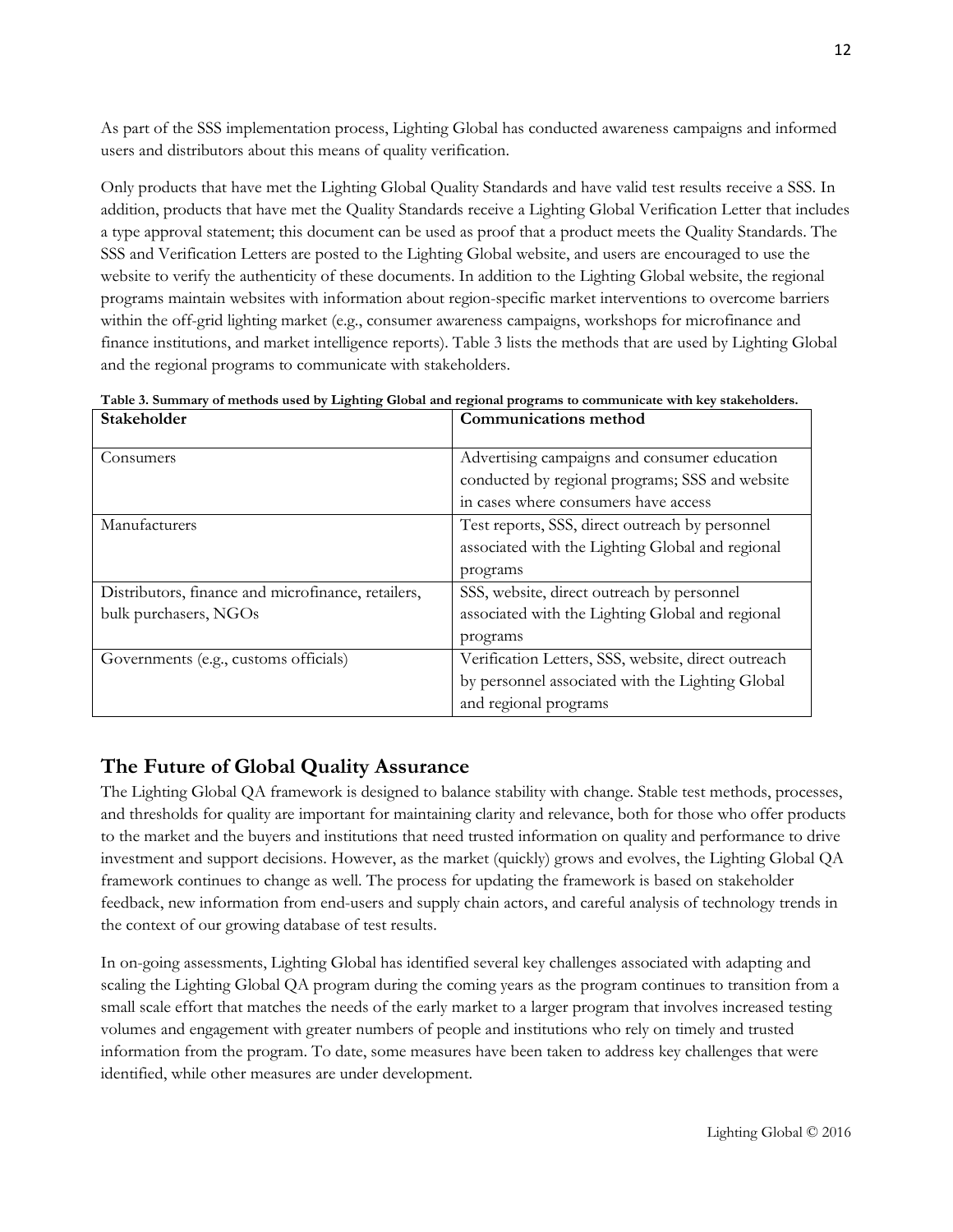# **Challenge 1:** Create a **faster, lower cost process for product testing** without diluting the strength and value of the quality assessment.

Two guiding principles of the Lighting Global QA program are *rigor* and *affordability*. The Lighting Global test methods are designed to incorporate low-cost, yet reliable procedures to seek a balance between these two opposing principles. Despite these considerations, manufacturers continue to rightly cite the duration, expense, and sampling requirements of testing as barriers to successful market entry for new products. Future revisions of the test methods, the expansion of the test lab network, and upcoming changes to the QA framework are all measures currently in progress that are intended to address these concerns.

## Drivers:

- **Testing takes too long**: Manufacturers bring products to the market at a fast pace, often with model life cycles of one or two years. The 3-4 month time period for testing can create a barrier for effective distribution of new products, since it can represent 25-50% of the product life cycle. Speeding the time from testing initiation to completion of an assessment, while maintaining the rigor of the program, will better serve both sellers and buyers who want to access the best quality products for their needs that are currently available.
- **Testing is too expensive:** Many companies working in the off-grid lighting market do not have access to substantial capital. Testing fees and associated shipping costs, which are commonly in excess of US\$7,000 per product, can be a significant barrier to bringing products to the market. Lowered testing costs enable emergent businesses to access program resources and may result in lower cost products for consumers. Note that the overall cost of testing has not changed significantly over the past several years, but the level of subsidy provided by IFC and World Bank – initially a large fraction of the cost of testing, has slowly been phased out. As a result, in the case of pico-solar products, manufacturers have been paying the full cost of testing for the past few years.
- **Requiring 500 products to be available for sampling is burdensome:** To ensure a random sample of products for QTM testing, Lighting Global requires that the 18 products sent for testing be selected from a warehouse with at least 500 units of the same model for pico-products and that 16 products be selected from an available stock of 200 units for SHS kits. Smaller manufacturers or those with alternative manufacturing methods, such as "just-in-time" production, do not typically produce or store 500 units at a time, making this sampling requirement expensive and disruptive to meet. Moreover, even manufacturers with large volume production typically produce in batches, and they generally seek to move the product offsite as soon as possible in order to fulfill orders. If the timing of sample collection is not coordinated precisely, this can hold up orders or lead to delays in the timing of sample collection.

#### Recent Activities and Next Steps:

• **Development of the Accelerated Verification Method (AVM) [initial framework in place]:** As described above, the AVM is an optional, alternative quality verification pathway to the QTM that is designed to reduce the testing time from about four months to approximately eight to ten weeks. Eligibility is based on the manufacturer's strong history of success with the Lighting Global QA program, and compliance is monitored through a mandatory follow-up QTM test. Initial experiences with the AVM indicate that it does reduce the time to get a quality-verified product to the market, but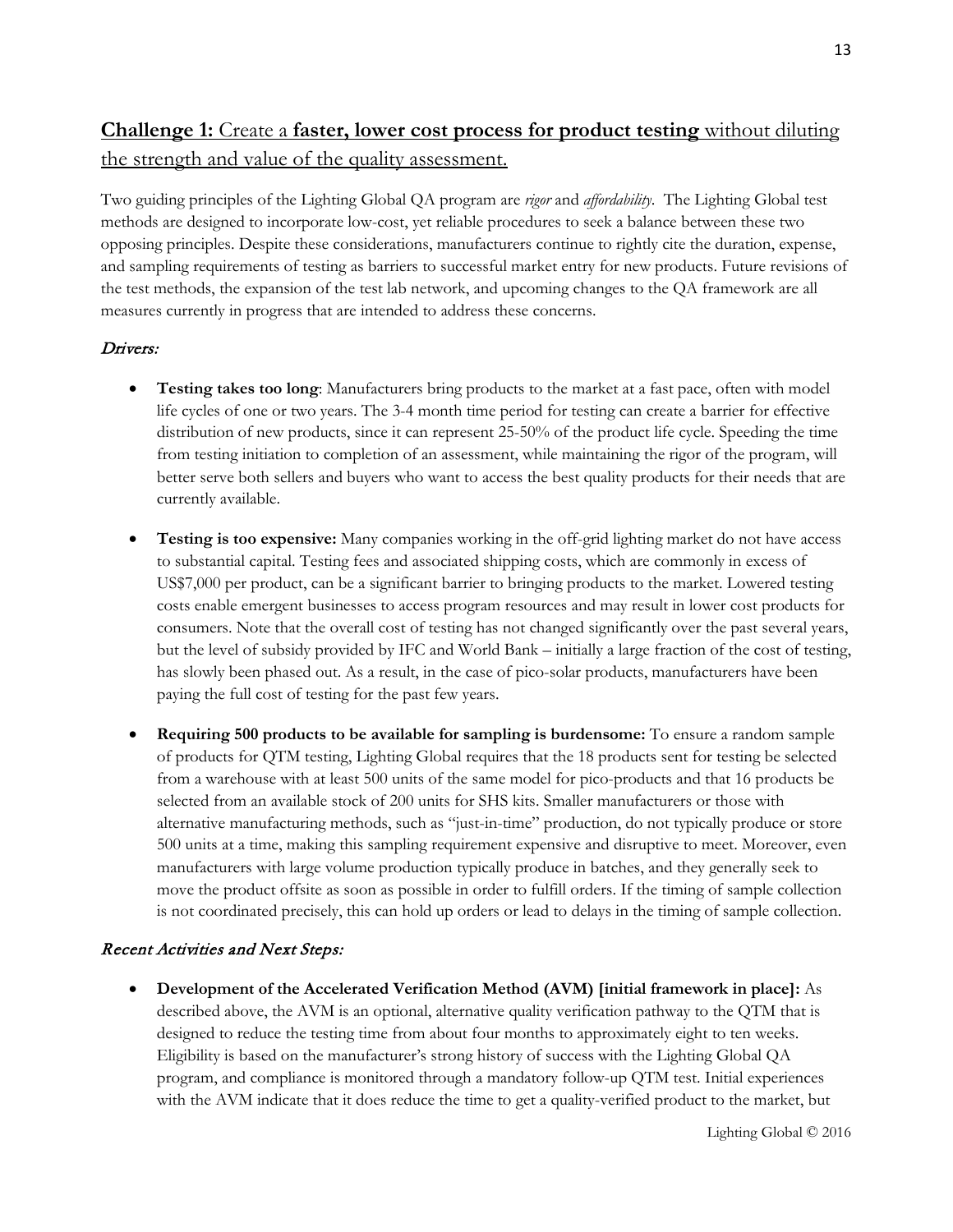the heightened costs and additional risks and responsibilities do not make the pathway appealing to all eligible companies. Additionally, because full QTM testing with randomly-sampled products is still required after the initial verification period, the burden of preparing the required stock quantities (500 or 200) still exists. Other companies and organizations have expressed that by requiring specific eligibility criteria, the AVM is providing significant advantages for existing market leaders, which could stifle new entrants. In coming months, we intend to revisit and revise the AVM method in consideration of this feedback.

- **Enable qualification of 'families' of products [complete]:** Some manufacturers offer product lines that consist of a series of similar product models that involve a common set of components. Lighting Global has developed a policy for evaluating these families of products through custom test plans that are designed to minimize the cost to manufacturers while still carrying out a rigorous evaluation of the product line. This approach allows manufacturers to have an entire line of products verified through a single custom test plan, thereby saving time and money.
- **Revisit and revise the test methods [ongoing]:** The Lighting Global test methods as institutionalized in IEC TS 62257-9-5 are dynamic and meant to be revised regularly based on stakeholder input and market needs. The Lighting Global QA team has identified and incorporated a number of changes to the test methods over the past several years, including several measures aimed at reducing the amount of time required to complete testing. Two recent examples are the development of a shorter lumen maintenance pathway based on LM80 data and removing the requirement for measuring light distribution. The proposed application of the ports and protection tests for all products with ports could slightly increase the cost of testing, but is expected to have little impact on the overall duration of testing. A revised version of IEC TS 62257-9-5 is currently under review in the IEC process.
- **Develop additional testing capacity closer to manufacturers [ongoing]:** The majority of products are produced in China and most sampling occurs at warehouse and factory locations in China. To facilitate lower cost testing and minimize sample shipping costs for manufacturers, Lighting Global has expanding the test lab network to include labs located in China, closer to manufacturing centers. Lighting Global added a lab in China (SMQ) to the test lab network in late 2014. SMQ is capable of carrying out QTM testing, and we are working to add more labs in this region. We recently signed cooperation agreements with Intertek Hong Kong and TUV SUD. We expect Intertek HK to begin providing testing services this year, and TUV SUD is likely to be ready to conduct tests in the first half of 2017. Lighting Global has also worked to develop test lab capacity in India through engagement with a test laboratory at TERI University, as production for some manufacturers is located there.
- **Develop a stronger "watchdog" in the market [ongoing]:** During its initial years, the QA program acted as more of a "gatekeeper" to ensure that only quality-verified products were supported by IFC programs. However, with market growth and the introduction of a wider range of test labs, market surveillance activities, in which products already on the market are monitored for quality, became increasingly important. Lighting Global created a Market Check Method testing framework, and we have been working to increase the frequency of market check testing to ensure adequate monitoring of the market. Lighting Global is also exploring new avenues to develop a sustainable financing mechanism to ensure financial support for these watchdog efforts, such as a market check test fee that would accompany Accelerated Verification Method and PAYG testing.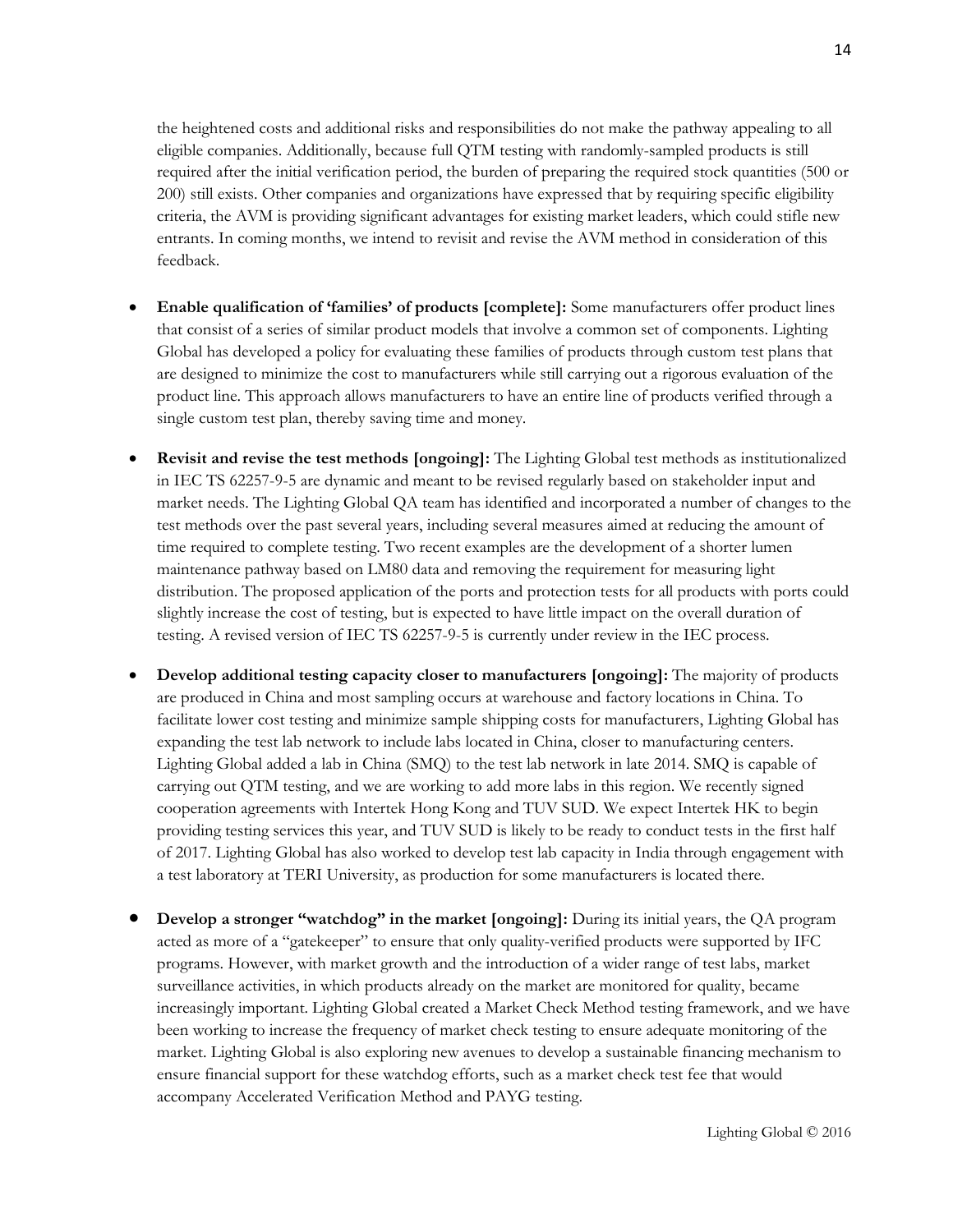# **Challenge 2:** Increase the scope of the Quality Assurance framework to measure system types and features that are prioritized by the market.

The initial focus for Lighting Africa and Lighting Asia activities in the off-grid lighting market was lighting. This was reflected in how the program described products ("modern off-grid lighting products") and programs ("Lighting" Africa, etc.). As the market has matured (and LED technology along with other superefficient appliances continue to improve), pico-power energy systems now do much more than just provide light. Mobile phone charging, low-power televisions, fans, radios, and other appliances can now be powered by pico-power kits, with the available service depending on the system size. Moreover, plug-and-play solar home system (SHS) kits that are somewhat larger than those typically considered to be 'pico-power' systems have become increasingly affordable. In response to these continued trends, the QA framework has expanded to cover new energy technology areas.

### Drivers:

- **Larger kit-based systems with solar module wattages greater than 10 watts are becoming more common and affordable:** Historically the scope of the QA program has covered products with solar modules ranging from 0 to 10 watts. The decreasing cost of solar PV modules, rechargeable batteries, and LEDs have facilitated the development of larger "plug-and-play" SHS kits at a price affordable to many in the off-grid lighting market. These have larger solar modules, often ranging between 10 and 100 watts or more, and offer a wide range of services. The test methods included in IEC TS 62257-9-5 (i.e. the methods used by Lighting Global to evaluate pico-solar products) were not appropriate for effectively testing many aspects of these larger kits.
- **Products of all sizes offer auxiliary services:** Based on consumer demand and because more and more energy is available (since LEDs require less and less power), many products provide power for auxiliary loads, the most common of which is mobile phone charging. The test methods included in IEC TS 62257-9-5 do not thoroughly assess these auxiliary uses, and measurements of full-battery and solar run times do not account for the impact of also using the product to charge a mobile phone or power other devices.
- **Pay-as-you-go or fee-for-service products are rapidly increasing in the market**: Beyond additional energy services, some products now include onboard metering and billing technology ("pay-as-you-go" systems). The accuracy of metering and quality of these systems is an important element of the end-user experience. The metering and payment enforcement elements of these systems also present difficulties for testing, especially when the product is tested outside of its intended market or away from a compatible mobile phone network.

## Recent Activities and Next Steps:

• **Extend scope of product testing to cover larger DC SHS kits [ongoing]:** Lighting Global has developed test methods and standards for plug-and-play DC solar home system kits. To date, the methods have been used to evaluate 11 SHS kit products, 8 of which met the Lighting Global Quality Standards for SHS kits and are listed on the Lighting Global website. In addition to the eight listings, the SHS kit testing enabled three "families of products" to also be quality verified. These product families include over 30 variations of SHS kits. It is anticipated that these methods will be incorporated into an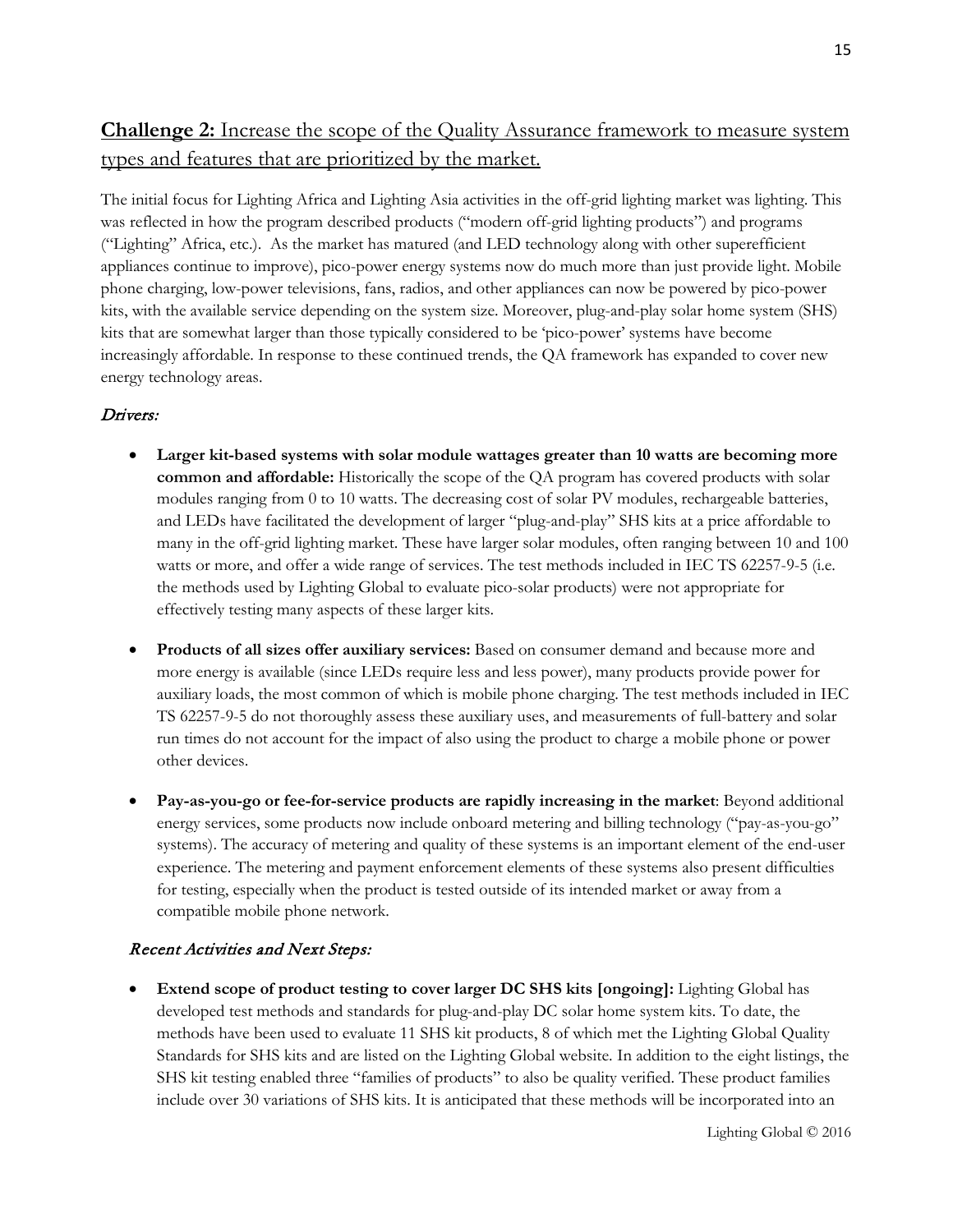upcoming revision of IEC TS 62257-9-5. Once complete, this will result in a unified framework for preconfigured solar products and kits ranging from 0 to 240 W.

- **Build test lab capacity for testing larger SHS kits [ongoing]:** In parallel with developing new test standards, the test labs that will measure system quality and performance need to be identified and prepared. We plan to both expand the network of test labs to include labs that already have capabilities in this area and build the capacity of labs that thus far have focused on pico-power lighting systems.
- **Measure and report auxiliary power capabilities for pico-power products [ongoing]:** The work we complete in support of SHS testing has resulted in better methods for estimating the level of service available to users who plug their own appliances (like mobile phones) into the full range of pico-power systems. These methods will likely be incorporated in an upcoming version of IEC TS 62257-9-5. A key on-going challenge to this effort is establishing an effective and clear way of communicating the capabilities in light of the wide diversity of power consumption for mobile devices and the impact of user behavior on performance.
- **Provide quality verification for pay-as-yo-go (PAYG) systems [ongoing]:** We are incorporating a test method into IEC TS 62257-9-5 that offers targeted testing of fee-for-service or PAYG-enabled versions of products that previously qualified for market entry or market support programs through the process of QTM or AVM testing. This targeted testing will only test aspects that are different from the non-PAYG version of the product and will not require randomly selected samples. Instead, the QA program will rely more heavily on Market Check Testing to confirm product performance. We are additionally expanding the questions we ask of manufacturers prior to testing to better understand and address any difficulties that may arise during testing due to complications with the PAYG payment system.

# **Challenge 3:** Improve communication to buyers

Our program's initial efforts with regard to communication of information about product quality have focused primarily on reaching upstream supply chain actors (e.g. product importers and distributors), bulk purchase buyers, financial institutions, investors, and government officials. We chose this approach in part because of the important role that these actors play in the market and in part because it is relatively easier and less costly to reach these people and organizations than it is to reach retail vendors and end consumers. While this approach has contributed to the success of the Lighting Global Quality Assurance program, the effectiveness of the program can be enhanced through selected, cost-effective measures aimed at making information about product quality more widely available to "downstream" actors such as retail vendors and end consumers.

#### Drivers:

• **On-the-package information about product performance is not reported uniformly**: Buyers of off-grid lighting products are best positioned to make good purchasing decisions when they have access to accurate and reliable information about product quality and performance. The Lighting Global Quality Standards help ensure that qualifying products meet basic minimum quality requirements and that manufacturers adhere to truth-in-advertising. However, it is additionally important for endconsumers to be able to compare products with regard to key performance metrics when they are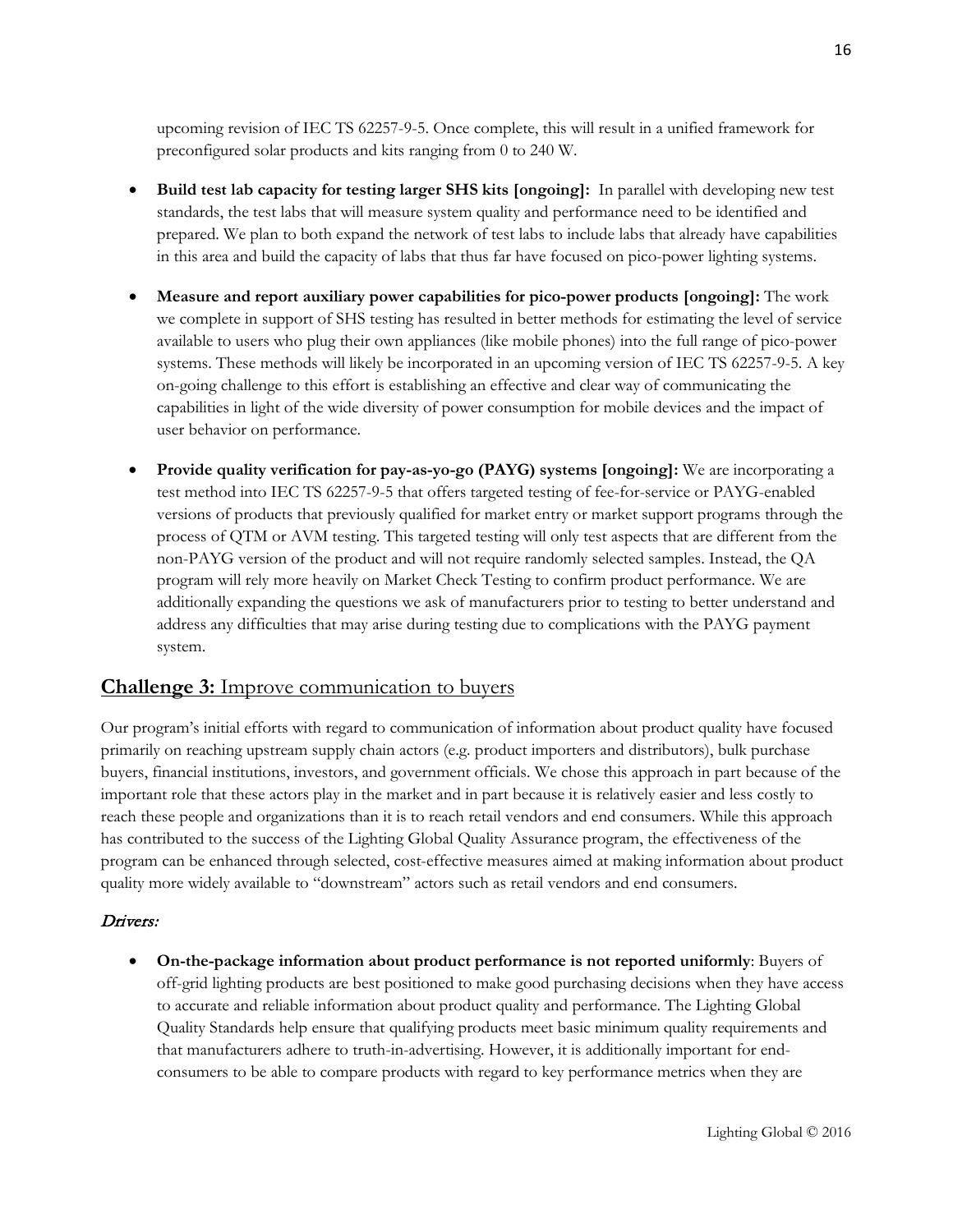considering a purchase. On-the-package reporting requirements that ensure that all products that meet the Lighting Global Quality Standards report key metrics in a consistent way can help achieve this goal.

- **The Lighting Global website remains inaccessible for most retail vendors and end-users**: The Lighting Global website is the program's primary tool for communicating information about product quality to supply chain buyers and other key stakeholders. However, important stakeholders, such as retail vendors and end consumers, do not have reliable access to this information due to lack of conventional internet connectivity. Lighting Global research indicates that an increasing number of retail vendors and end consumers are accessing the internet through mobile devices such as smart phones and feature phones. Designing website content that is compatible with these mobile devices can therefore help expand our program's ability to reach these important stakeholders.
- **Program lacks "on-the-package" quality seal:** While many manufacturers, distributors and standards/customs agencies understand the value of the Lighting Global SSS and Verification Letter, the program currently lacks an "on-the-package" mechanism to effectively communicate quality-verified status and/or performance to buyers across the supply chain. While country programs associated with Lighting Africa and Lighting Asia have used (or are planning to use) consumer awareness campaigns to communicate quality in some countries and regions, this approach is limited geographically and is unlikely to continue after current program funding expires. A quality seal or label, if deployed effectively and with sufficient resources, could help buyers across the supply chain and manufacturers of high quality products alike by clearly signaling product quality to the market. An effective quality seal could also help generate demand for a long-term quality assurance program, provided that it delivers value to manufacturers of good quality products at a reasonable cost.

#### Recent Activities and Next Steps:

- **Implemetation of on-the-package reporting requirements [complete]**: In 2015, Lighting Global implemented a policy on performance reporting that requires manufacturers of quality-verified products to display key performance information on their packaging. The reporting requirements include the metrics that consumers have indicated are the most important to them, such as product light output, run time, and warranty terms. The requirements for SHS kits have not fully been established, but currently include presenting the PV module power rating of the kit on the box. While manufacturers are required to report particular metrics, they have flexibility with regard to the format for presenting the information. The policy was developed in close collaboration with the Global Off-Grid Lighting Association and is available on the Lighting Global website.
- **Development of online information about product quality assurance that is accessible through mobile devices [ongoing]**: Lighting Global is in the process of improving web content related to product quality assurance to make it more compatible with mobile devices such as smart phones and feature phones. We expect to make this content available over the coming year. The goal is to enhance our progam's ability to deliver information about product quality to key stakeholders who access the internet primarily through mobile devices.
- **Analysis related to the development of an "on-the-package" quality seal [ongoing]:** Lighting Global, Lighting Africa, and the U.S. Department of Energy conducted a preliminary analysis of communication strategies to effectively deliver information about quality to buyers across the supply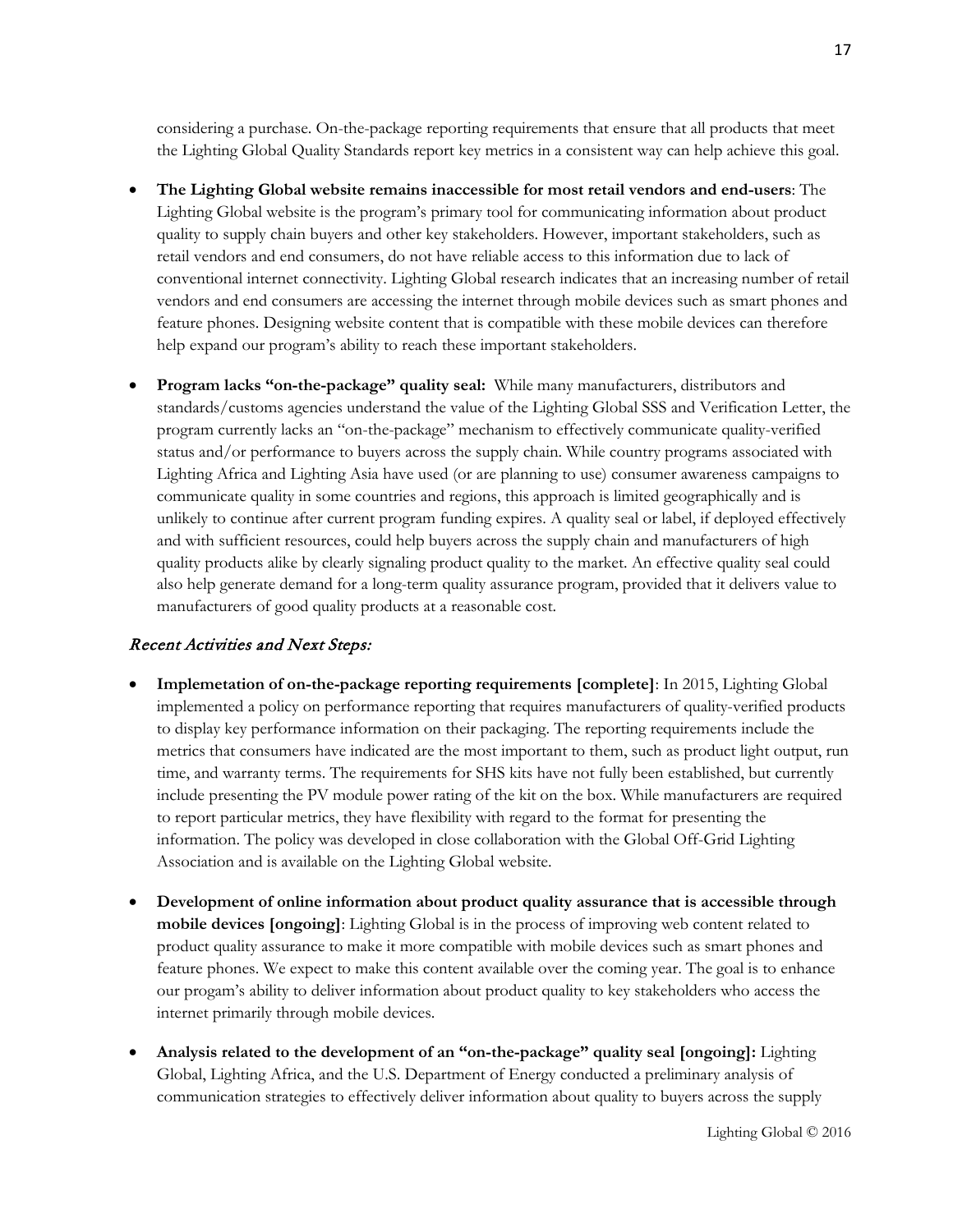chain. The analysis was led by Navigant Consulting in close collaboration with the Lighting Global QA team. This analysis indicated that a basic "business to business" (B2B) quality seal has potential to be an effective tool for delivering information about quality at a reasonable cost. A consumer-facing quality label might also be considered, but the marketing costs required to effectively raise awareness about the label are substantial. Moreover, prior experience with quality labels indicates that they are most effective when the branding and communication materials are tailored to a particular country or region (i.e. a uniform, global quality label may not be a viable and effective strategy). Lighting Global is committed to improving its ability to communicate quality across the supply chain. Analysis of this topic is ongoing, and a decision about next steps has not yet been finalized. Given that effective implementation of a quality seal is a substantial task, it is unlikely that Lighting Global will initiate this task before transitioning to the new management structure for the quality assurance program.

# **Challenge 4: Government adoption of the QA framework**

When the QA program was first conceived, the primary purpose was to distinguish which products should be eligible for support through the Lighting Africa market development programs. Now, however, the framework is being adopted by a number of countries and national programs, and it is also utilized by many key development organizations in addition to the International Finance Corporation and World Bank, such as GIZ, SNV, and the UNFCCC Clean Development Mechanism. As increasing numbers of governments and organizations adopt standards for off-grid lanterns and solar home system kits, the need for harmonization of standards becomes more critical. Lighting Global is working with government standards bureaus to ensure that government standards are harmonized with the existing Lighting Global QA framework. Harmonized QA means:

- $\checkmark$  QA programs utilize single set of (IEC) test methods and standards
- $\checkmark$  Companies test their products at a qualified lab and then can enter multiple markets

Harmonization benefits companies, governments, and end-users by keeping costs low and allowing innovative products quick market entry.

## Drivers:

- **An increasing number of governments and organizations are adopting standards for off-grid lanterns and solar home system kits.** While protecting markets, programs and consumers by instituting standards for off-grid products is commendable, as each new government and organization adopts standards, the risk of inconsistent and conflicting requirements increases.
- **An effective, globally harmonized quality assurance system would help enable access to reliable and affordable lighting and energy services for people living in off-grid areas of Africa, Asia, and beyond.** A key next step in the development of an internationally harmonized quality assurance program is widespread adoption of a common quality assurance framework. Harmonization brings value to offgrid lighting manufacturers and buyers, as well as to governments in countries where the products are used. Manufacturers benefit because products that meet the requirements only need to be tested once in order to qualify for a number of markets, thereby simplifying the process and reducing costs. The savings from the simplified qualification process helps reduce the cost of delivering off-grid lights to market, thereby benefitting buyers. Governments that adopt the framework can effectively act to protect consumer interests in their countries with relatively modest effort and investment.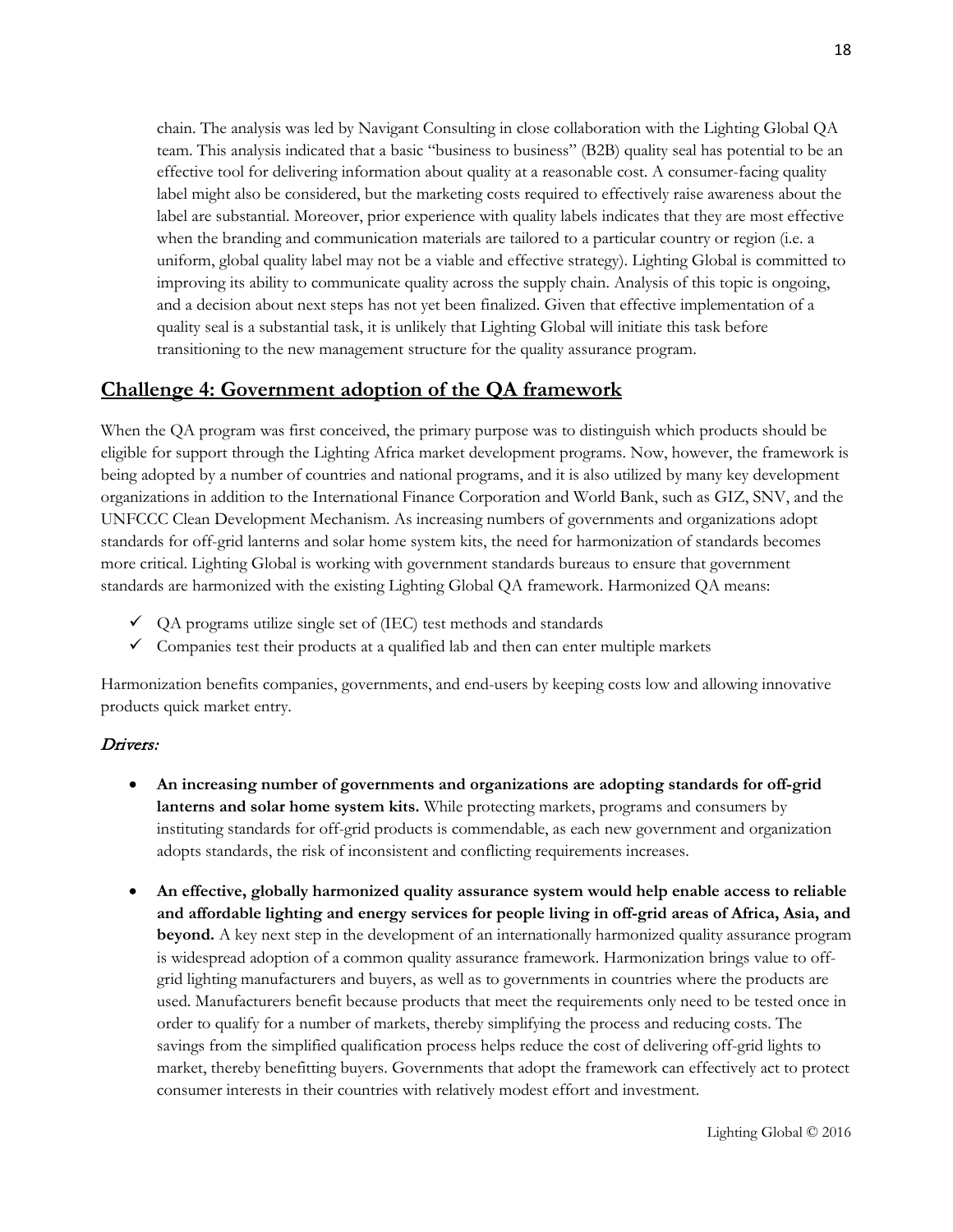## Recent Activities and Next Steps:

- **Engaging with government standards organizations [ongoing]**: Lighting Global is working with Lighting Africa and Lighting Asia program staff to engage with governments to assist the adoption of harmonized test methods and quality standards. Lighting Global recommends adoption of both the IEC TS 62257-9-5 test methods and the Lighting Global Quality Standards in order to achieve an internationally harmonized quality assurance framework for off-grid solar products. The key goals emphasized during government engagement are to encourage governments to adopt the internationally harmonized QA approach, accept product test results from any qualified laboratory internationally that carries ISO 17025 accreditation to test to IEC 62257-9-5 as evidence with regard to meeting the quality standards, and to adopt measures to prevent sales of counterfeit products.
- **Providing advice regarding the creation of national test labs [ongoing]:** Though product testing can be completed through an existing international network of test laboratories, some countries are interested in establishing in-country test labs capable of conducting the IEC TS 62257-9-5 testing. In select cases, Lighting Global has assisted with the development of in-country test labs through recommending equipment and providing technician training. In-country test labs are not necessary to establish in every country, but regional test labs in active off-grid solar markets serve a key function of conducting market check tests and other market surveillance tasks.
- **Encourage development organizations and bulk purchasers to reference the Lighting Global QA framework and the list of quality-verified products [ongoing]**: Lighting Global has reached out and developed resources to assist organizations in ensuring they are sourcing quality off-grid lighting products by procuring Lighting Global quality-verified products. Bulk purchasers and development organizations are encouraged to utilize the Lighting Global Quality Standards as a screening tool when selecting products for inclusion in their sales portfolios and programs, respectively. Development organizations can also apply to receive notifications when products are removed from the website to assist with their program management.

# **Challenge 5:** Long-term sustainability of QA program

The existing Lighting Global program, including the quality assurance component, is scheduled to end in June of 2017. While the program is likely to be extended beyond this date, it cannot continue indefinitely. The need for quality assurance in the off-grid lighting and energy systems market will continue into the future, and it is therefore important to establish a financially viable, long-term framework that will allow for continuation of the quality assurance effort.

## Drivers:

• **Long-term sustainability of the QA program:** The QA program has been supported by the IFC and World Bank through the Lighting Global, Lighting Africa, and Lighting Asia programs, and it will continue to be supported by the IFC and World Bank in the context of the Lighting Global program in the near future. Other organizations such as the U.S. Department of Energy and GIZ have also provided funding for specific quality assurance related activities. However, the market need for trusted and reliable information about product quality will continue well beyond current commitments from these institutions. Over the coming year, Lighting Global must therefore determine a strategy and business model that will help ensure that effective quality assurance services are maintained on a sustainable basis beyond the end of the program.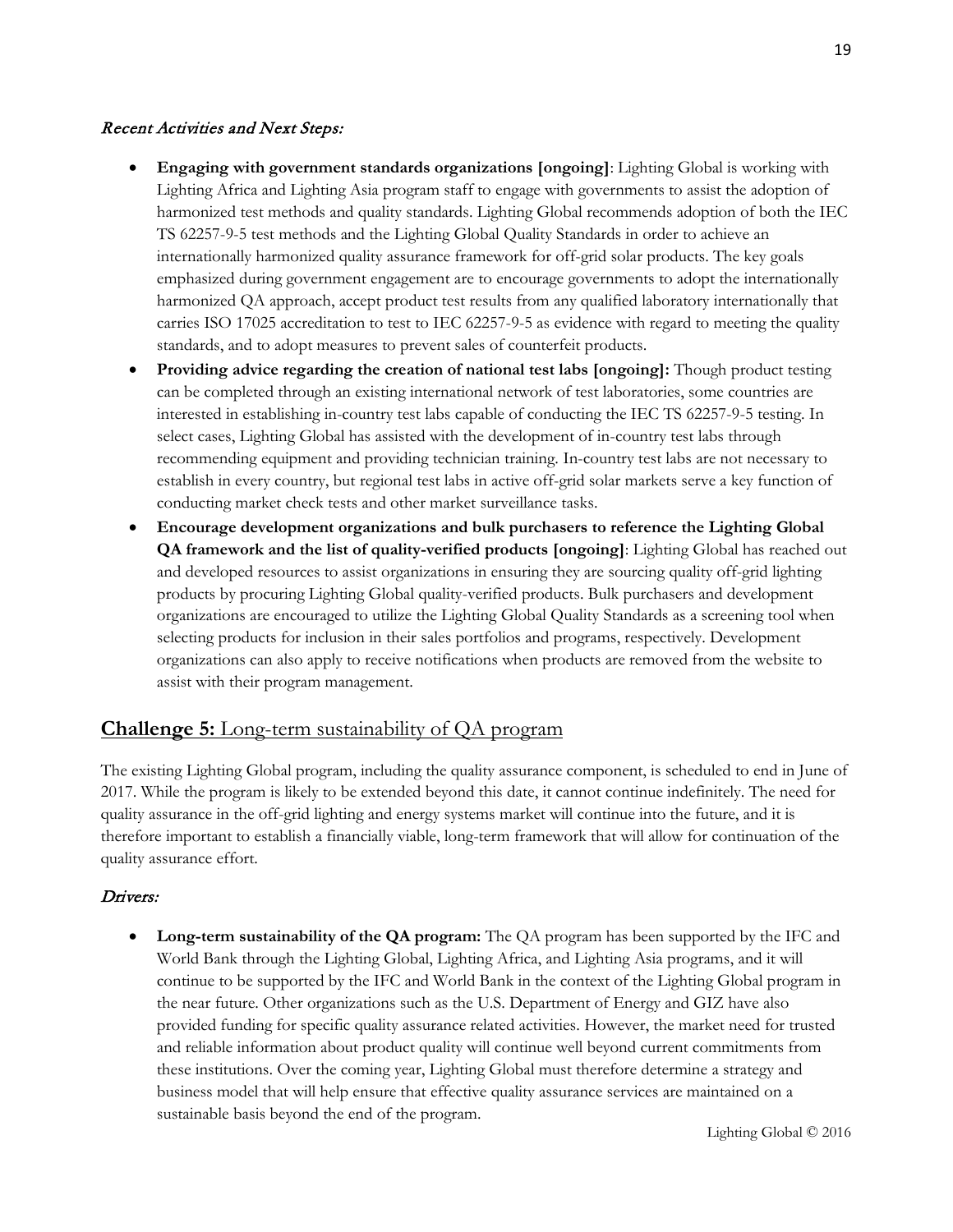### Recent Activities and Next Steps:

- **Development of a long term quality assurance strategy [ongoing]:** Lighting Global has been working to develop a long term strategy to institutionalize the quality assurance effort so that it can be sustained after current program support from IFC and World Bank ends in about two years. This effort has involved support and collaboration with partners such as the U.S. Department of Energy, Lawrence Berkeley National Laboratory, Navigant Consulting, and the International Electrotechnical Commission. It has also involved engagement with key industry stakeholders such as the Global Off-Grid Lighting Association (GOGLA).
	- o One of our strategic partners, **Global LEAP**, has support efforts to develop a long term quality assurance strategy for the off-grid solar sector by funding a study carried out by Navigant Consulting titled, "*Analysis of the Potential Future of the Lighting Global Quality Assurance Program*." The work involved close coordination between Lighting Global, Navigant Consulting, and the Global Off-Grid Lighting Association (GOGLA).
	- o Analysis to date indicates a need to establish a trusted, reliable, and independent certification body that builds on the experience of the existing Lighting Global program. Through a rigorous application process, [CLASP,](http://clasp.ngo/) an international NGO based in Washington, D.C., was selected to lead the quality assurance program in the coming years. The organization has extensive experience with standards and labelling for energy efficient appliances. Moreover, it has experience supporting the development of markets for off-grid appliances through programs such as the Global LEAP Off-grid Appliance Awards. The next years will serve as a transition period for the Lighting Global Quality Assurance Program. During this period, CLASP will begin to take a leadership role in management of the program, in collaboration with the existing Lighting Global team, the Global Off-Grid Lighting Association (GOGLA), and other partner organizations.
	- o Key steps that represent progress toward laying the foundation for a long term quality assurance framework have already been taken. These include:
		- Institutionalization of the quality assurance framework through the IEC in the form of IEC TS 62257-9-5.
		- Expanding and commercializing the testing framework, thereby increasing the options for manufacturers that seek testing services for their products.
		- Working to establish a strong working relationship with GOGLA in order to enable GOGLA to serve as a key conduit for industry input on matters related to quality assurance.
- Additional important steps will be taken over the coming months and years.

# **Conclusion**

Lighting Global is committed to the continued development of a practical, dependable, and sustainable quality assurance framework for off-grid lighting and energy systems. This document briefly describes the existing quality assurance program and identifies areas for future change as the program works to adapt to evolving